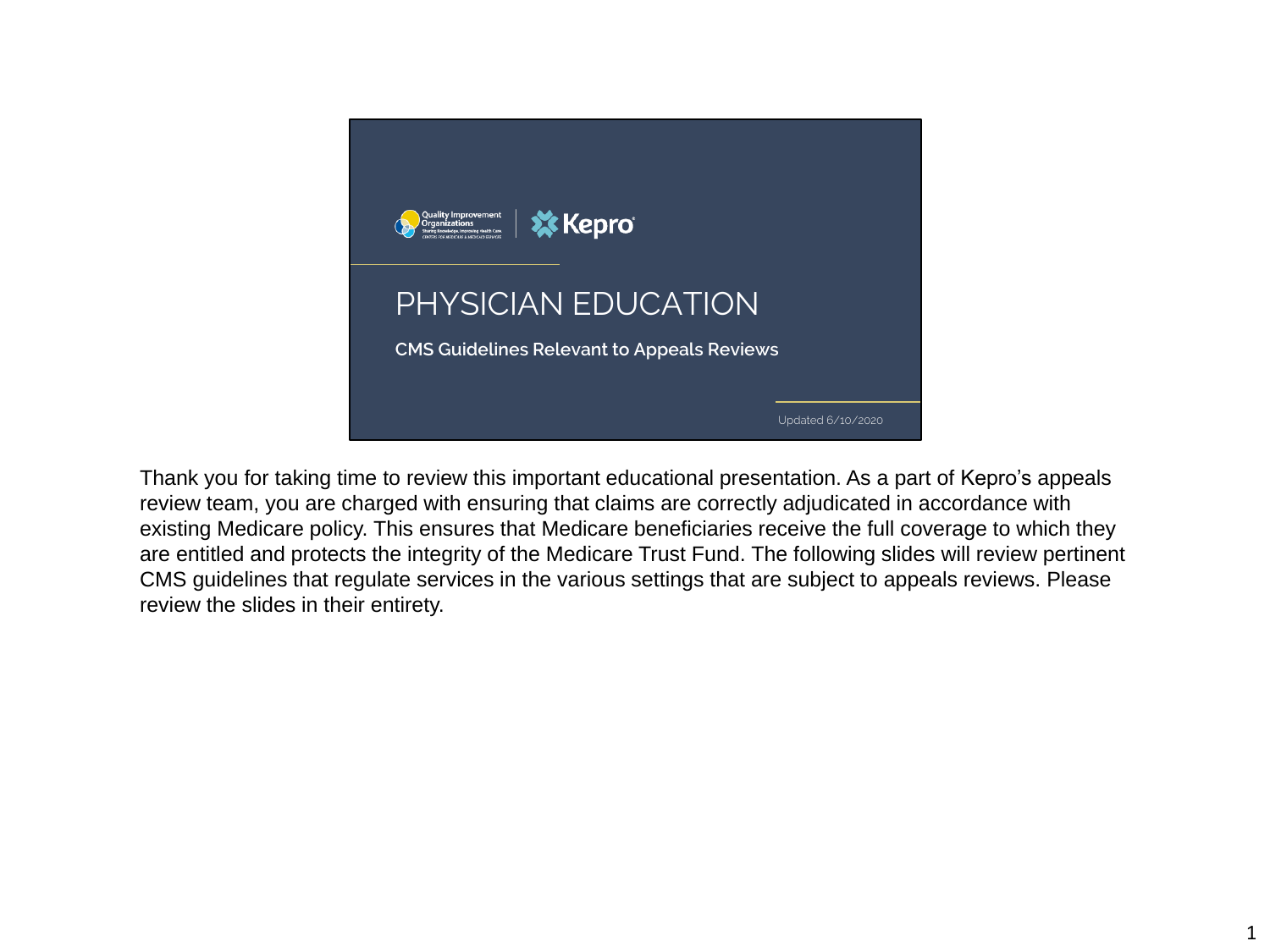

It is important to briefly review the purpose of the QIO program in order to provide overall guidance for the work that you do for Kepro and the Center for Medicare & Medicaid Services (CMS).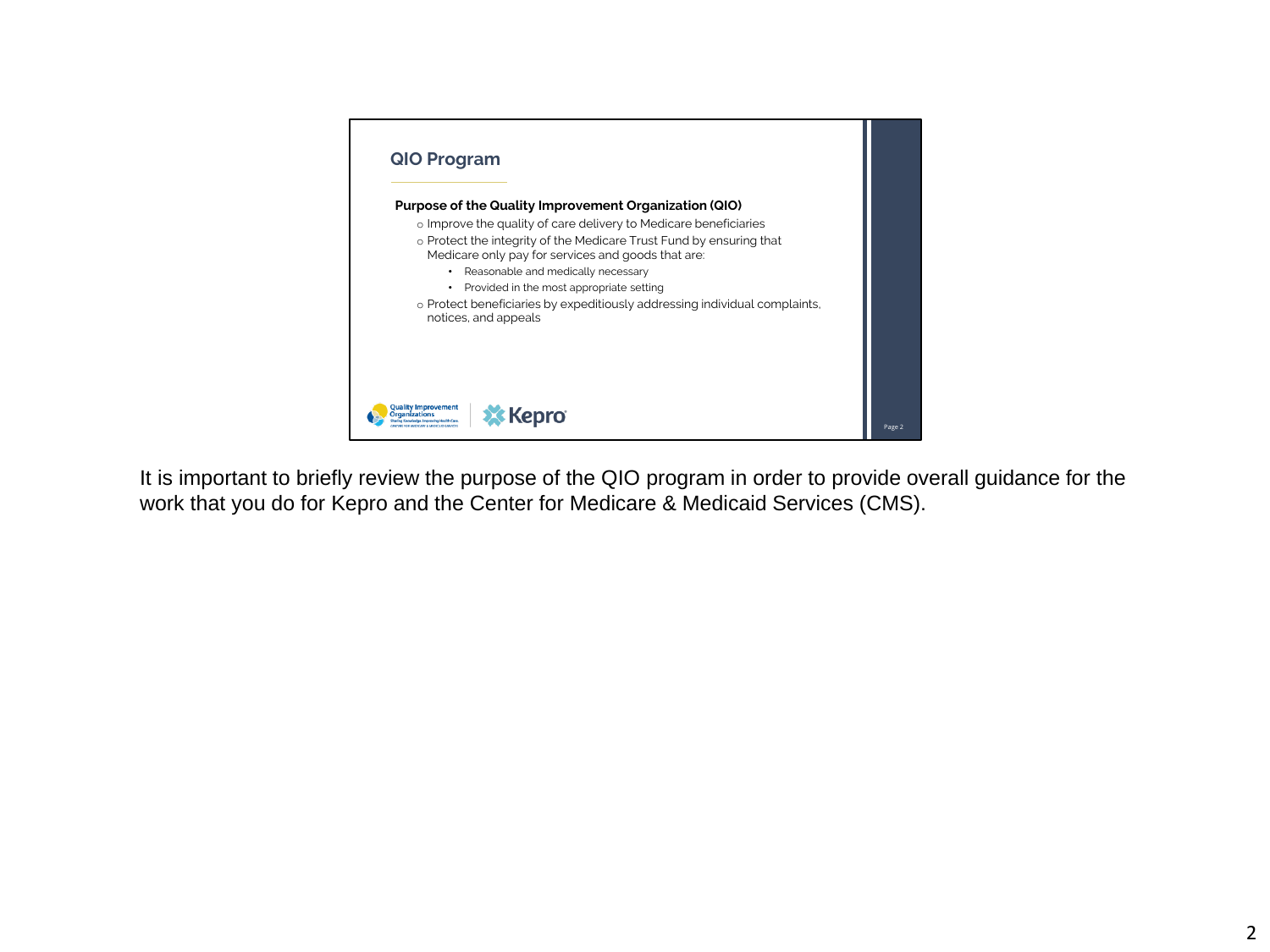

There has been recent litigation that has provided a clarification of the application of Medicare guidelines when making appeals decisions.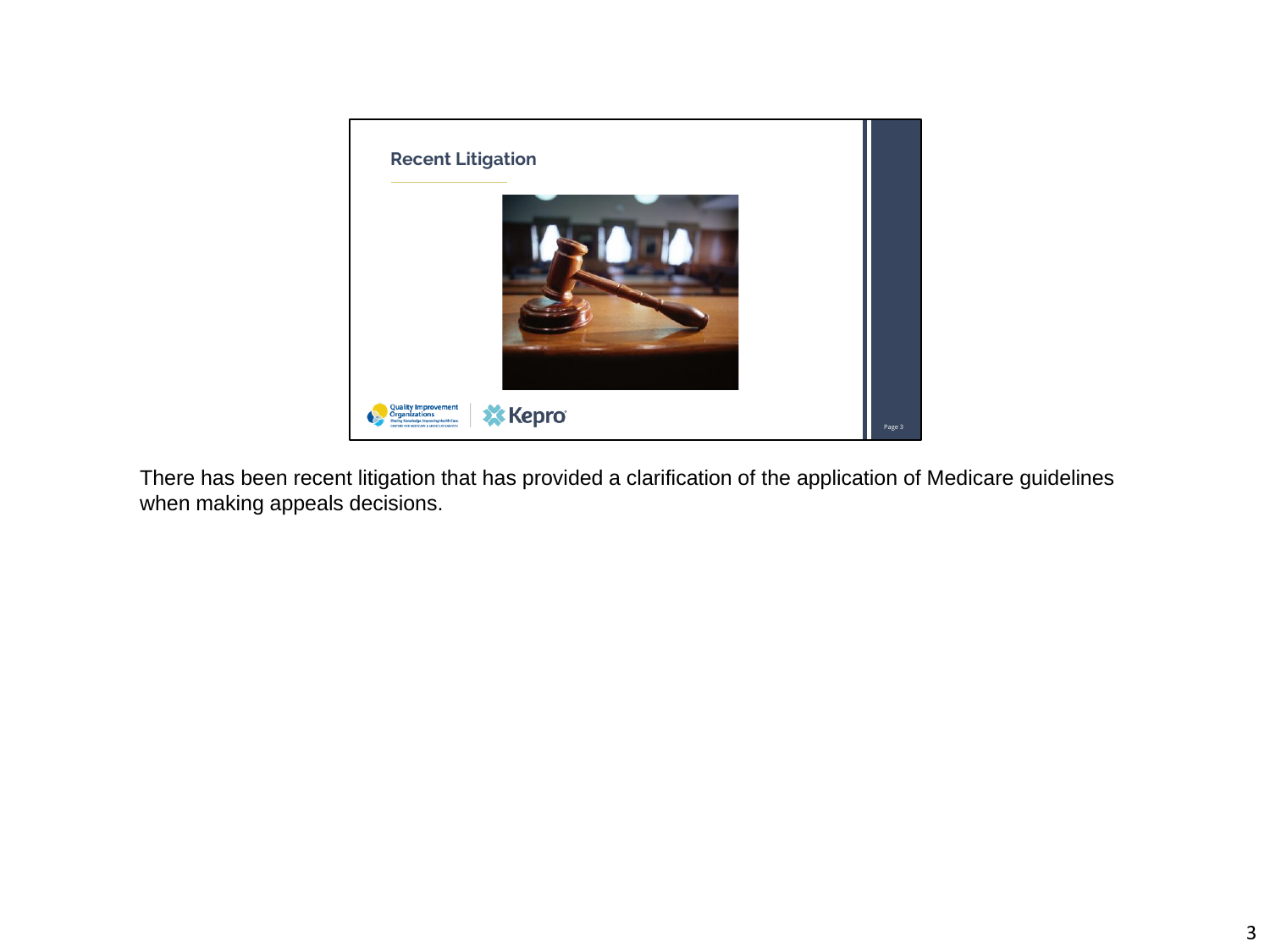

On January 24, 2013, the U.S. District Court for the District of Vermont approved a settlement agreement in the case of *Jimmo v. Sebelius.* The *Jimmo* settlement does not change any existing Medicare coverage requirements. The goal of the settlement agreement is to ensure that claims are correctly adjudicated in accordance with Medicare policy.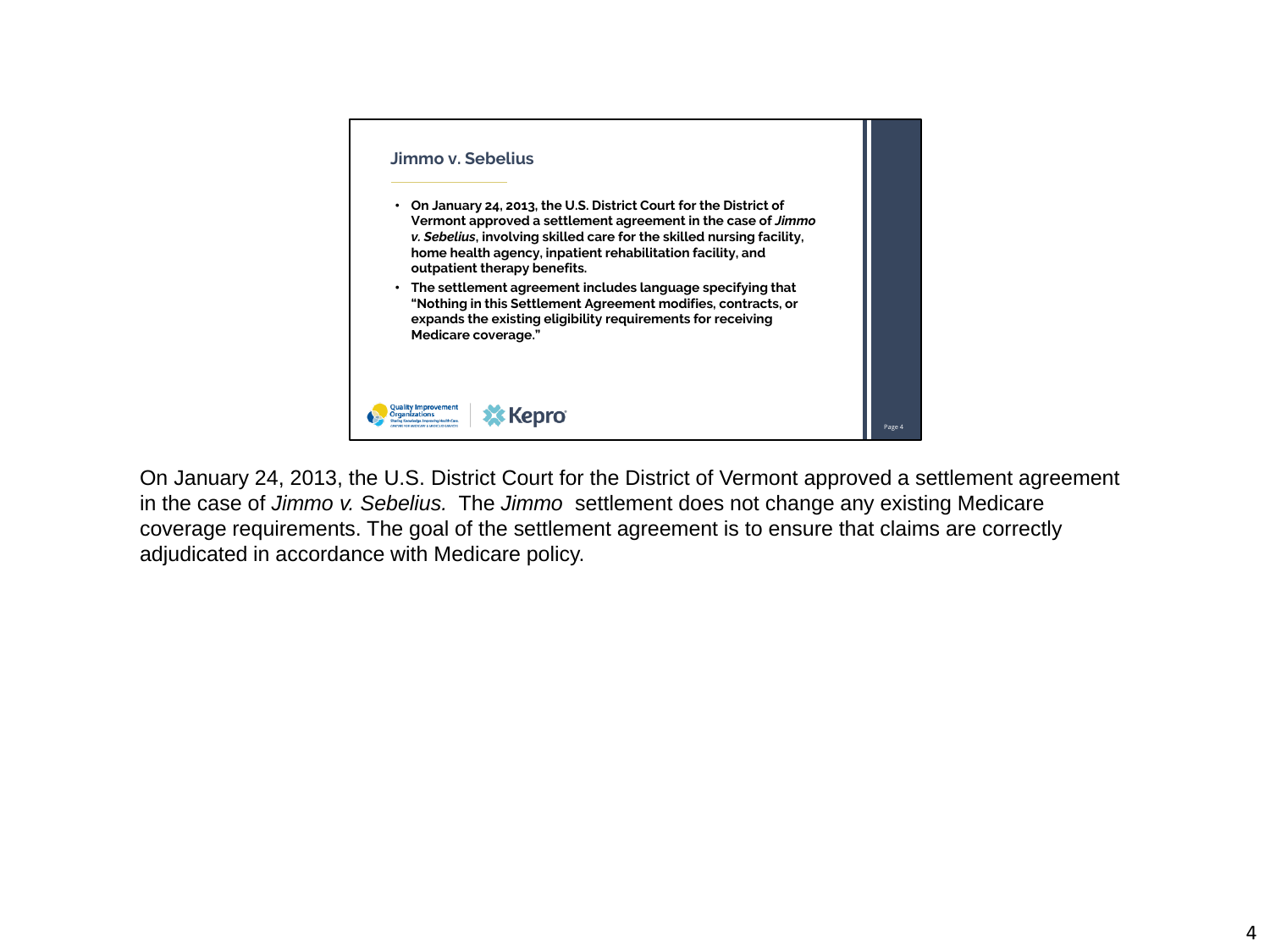

A major point of clarification is that, when skilled nursing or skilled therapy services are required in order to provide care that is reasonable and necessary to prevent or slow further deterioration, coverage cannot be denied based on the absence of improvement or restoration potential. Conversely, such coverage would not be available when the beneficiary's care needs can be met safely and effectively through the use of non-skilled personnel.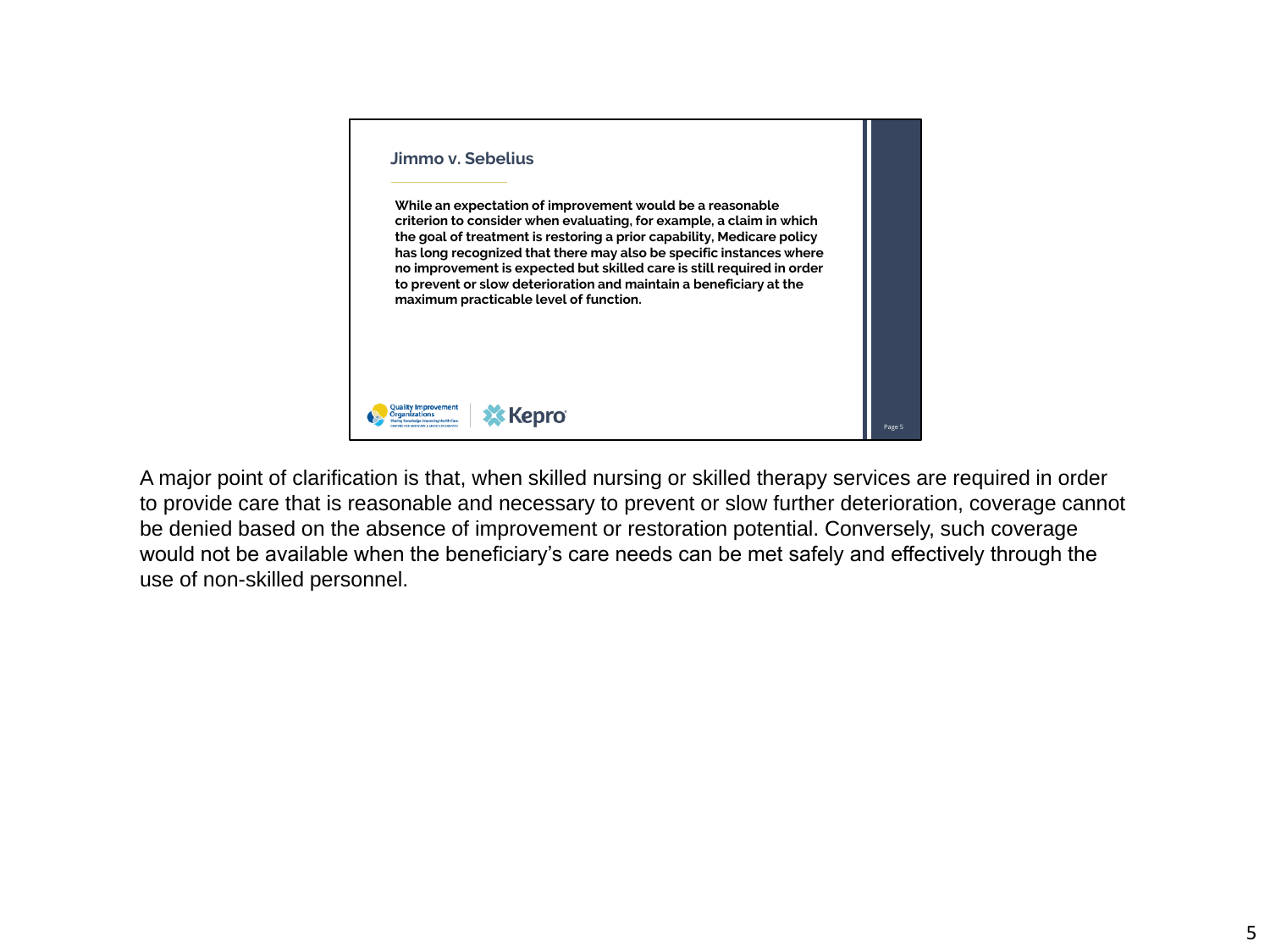

A major point of clarification is that, when skilled nursing or skilled therapy services are required in order to provide care that is reasonable and necessary to prevent or slow further deterioration, coverage cannot be denied based on the absence of improvement or restoration potential. Conversely, such coverage would not be available when the beneficiary's care needs can be met safely and effectively through the use of non-skilled personnel.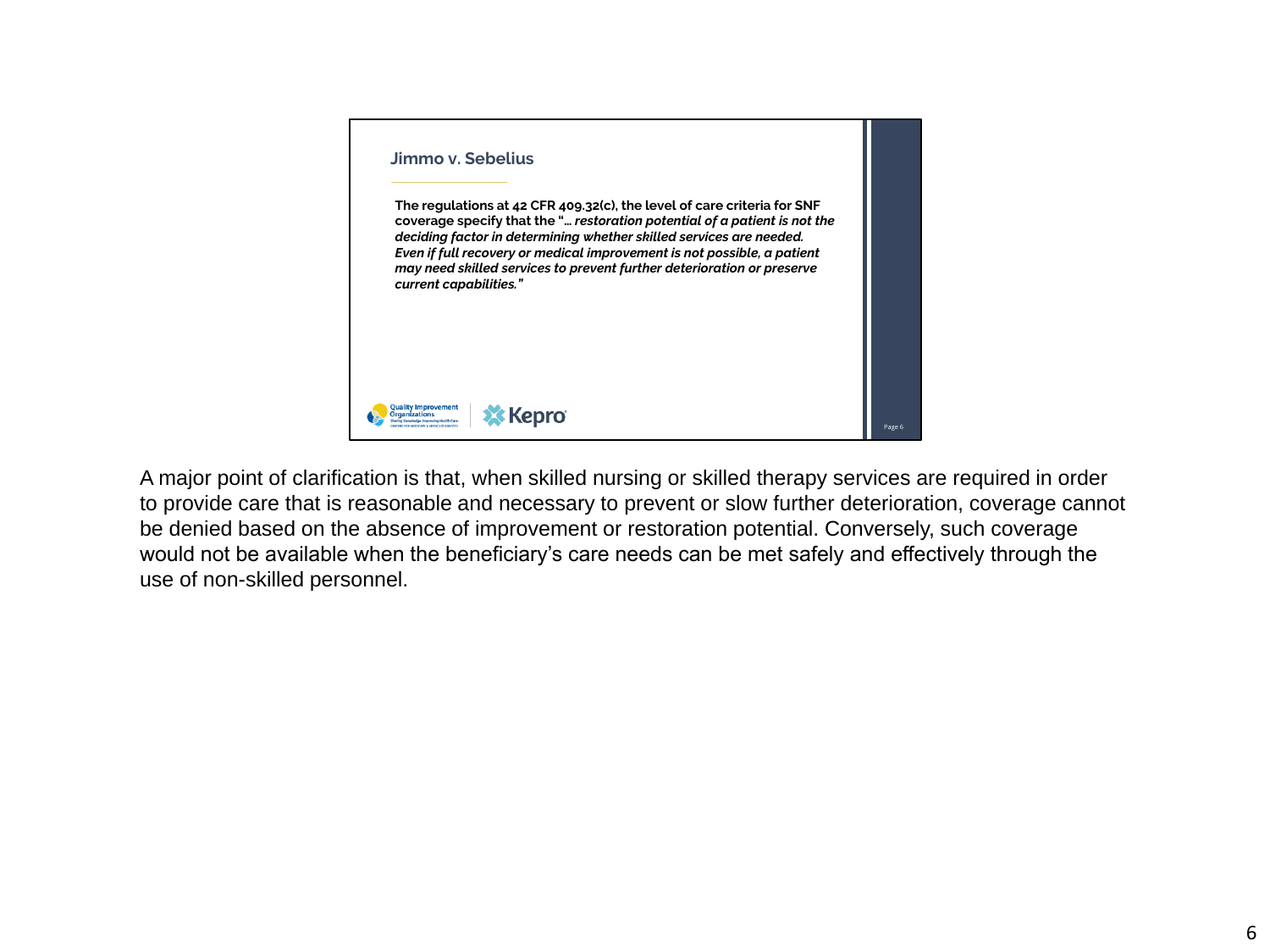

A major point of clarification is that, when skilled nursing or skilled therapy services are required in order to provide care that is reasonable and necessary to prevent or slow further deterioration, coverage cannot be denied based on the absence of improvement or restoration potential. Conversely, such coverage would not be available when the beneficiary's care needs can be met safely and effectively through the use of non-skilled personnel.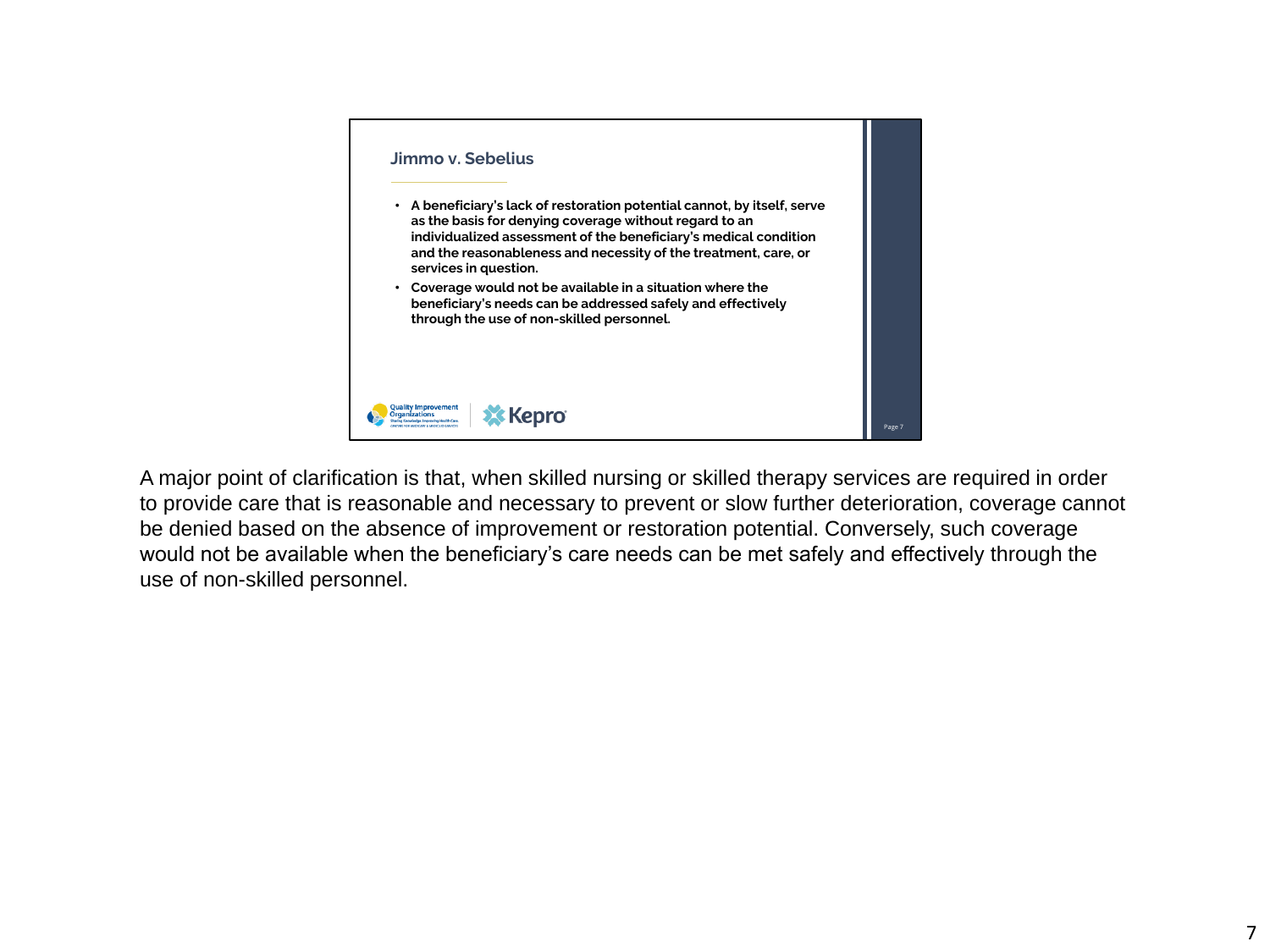

The clarifications highlight that no improvement standard is to be applied in determining Medicare coverage for maintenance claims that require skilled care. Skilled nursing or therapy services are covered where such services are necessary to maintain the patient's current condition or prevent or slow further deterioration. This means that the beneficiary must not only require maintenance care but must require skilled involvement in order for the needed care to be furnished safely and effectively.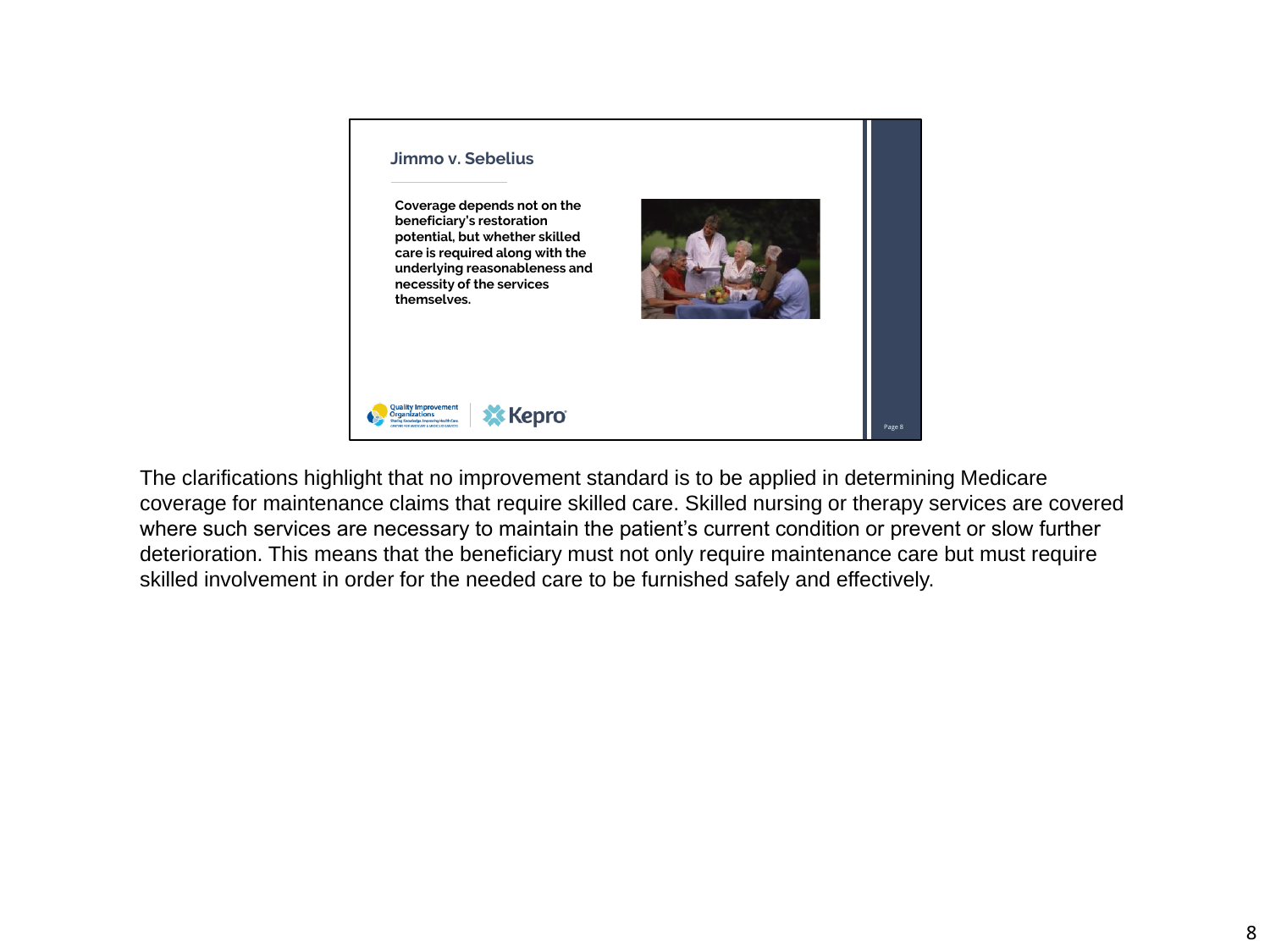#### **What is An Appeal?**

- **Home health agencies, skilled nursing facilities, hospices, and comprehensive outpatient rehabilitation facilities are required to provide a Notice of Medicare Non-Coverage (NOMNC) to beneficiaries when their Medicare-covered service(s) are ending.**
- **The NOMNC informs beneficiaries how to request an expedited appeal determination from their QIO.**

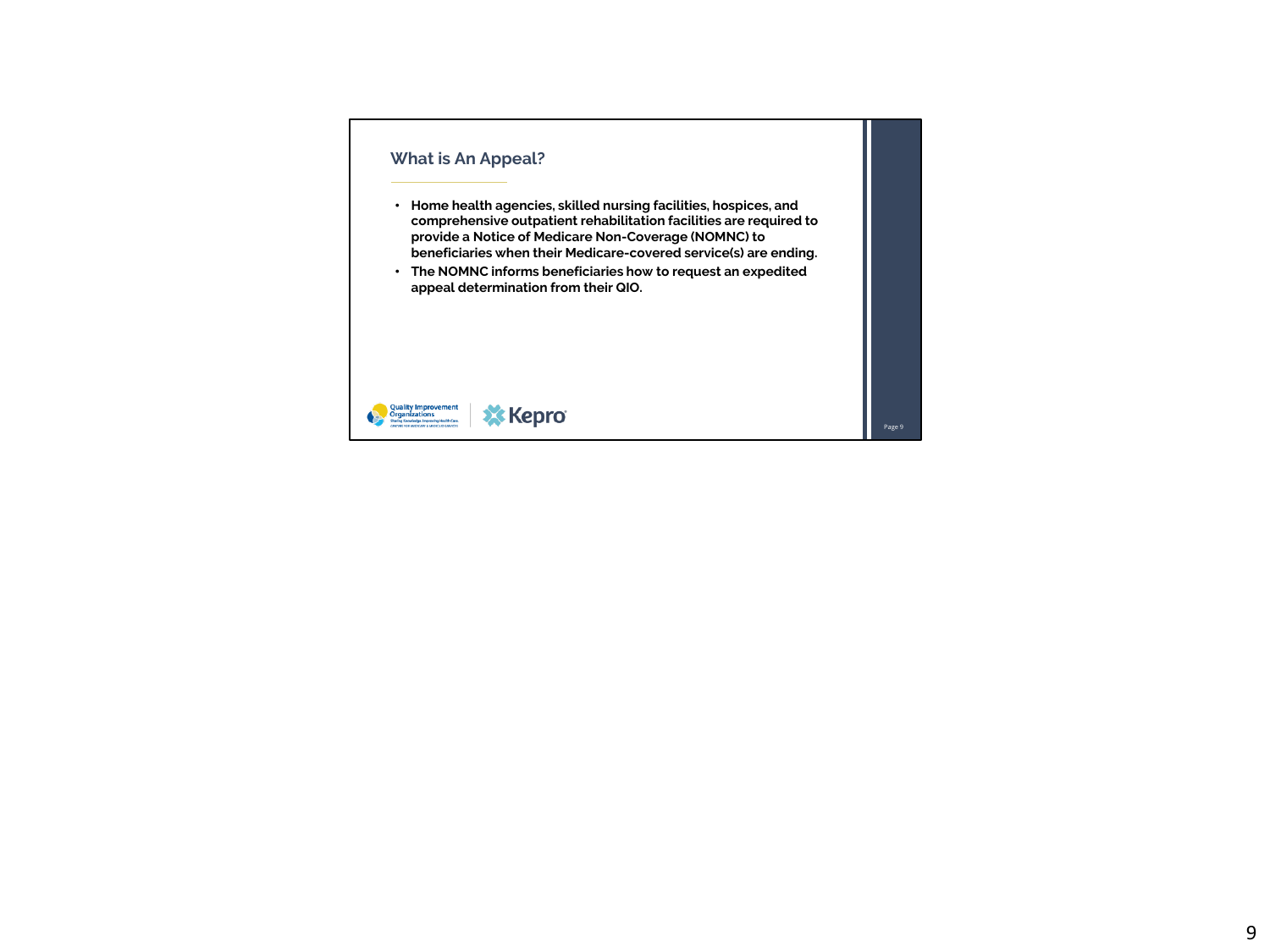# **What is An Appeal?**

- **Hospitals are required to deliver the Important Message from Medicare (IM), CMS-R-193 to all Medicare beneficiaries (Original Medicare beneficiaries and Medicare Advantage plan enrollees) who are hospital inpatients.**
- **The IM informs hospitalized inpatient beneficiaries of their hospital discharge appeal rights.**

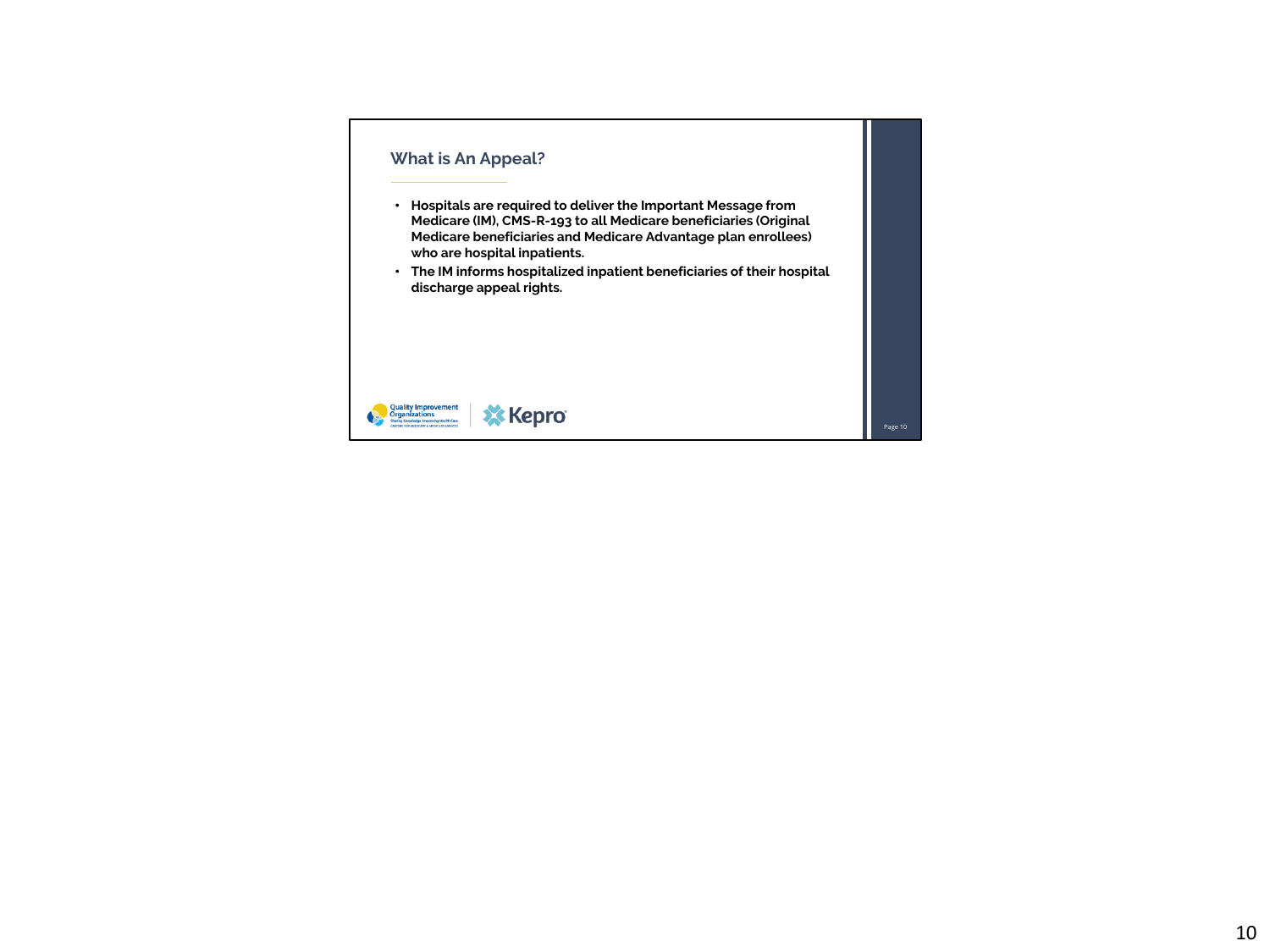### **Acronyms**

- **SNF - Skilled Nursing Facility**
- **HHA - Home Health Agency**
- **NOMNC - Notice of Medicare Non-Coverage**
- **IM - Important Message from Medicare**
- **HINN - Hospital-Issued Notices of Non-coverage**
- **HRR - Hospital Requested Review**

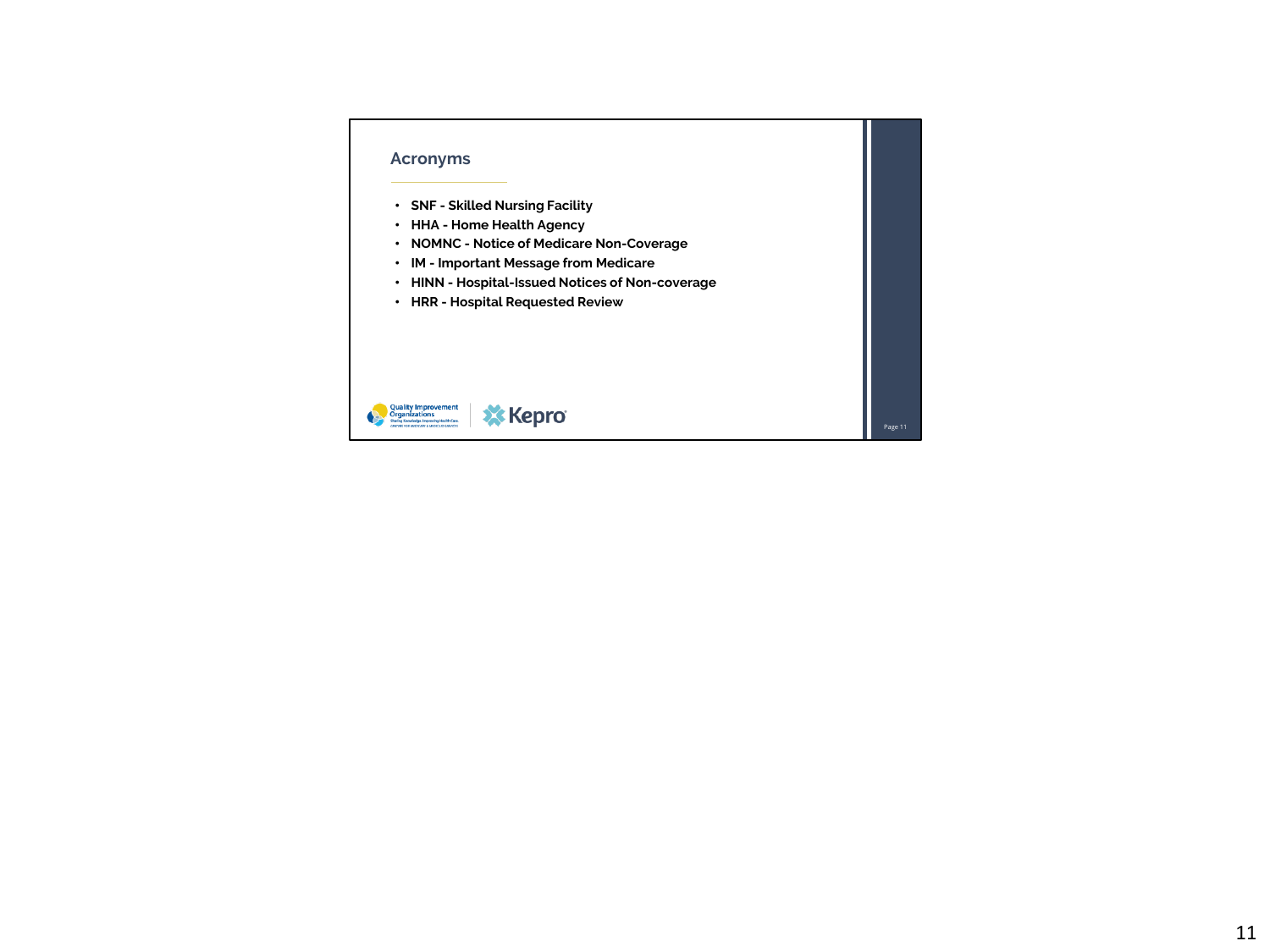## **Criteria for Skilled Services**

- **To be considered a skilled service, the service must be so inherently complex that it can only be safely and effectively performed by or under the supervision of professional or technical personnel.**
- **A condition that does not ordinarily require skilled services may require them because of special medical complications. Under those circumstances, a service that is usually non-skilled may be considered skilled because it must be performed or supervised by skilled nursing or rehabilitation personnel.**

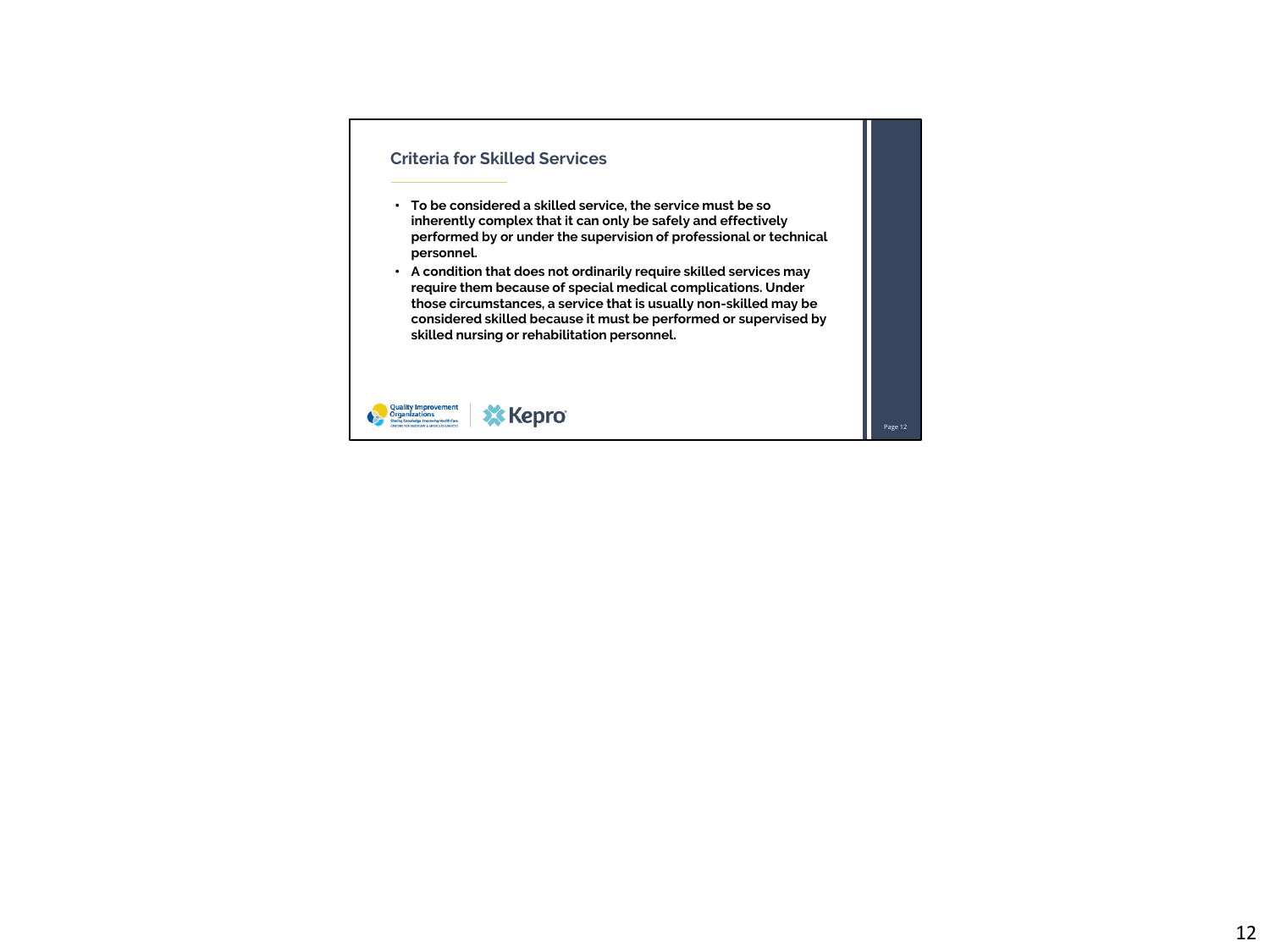

Determining a beneficiary's need for skilled care that is reasonable and necessary is very important for certain appeal types. The Code of Federal Regulations outlines the criteria for skilled services. The key issue is whether the services need to be performed or supervised by skilled personnel or whether they can be provided by non-skilled personnel.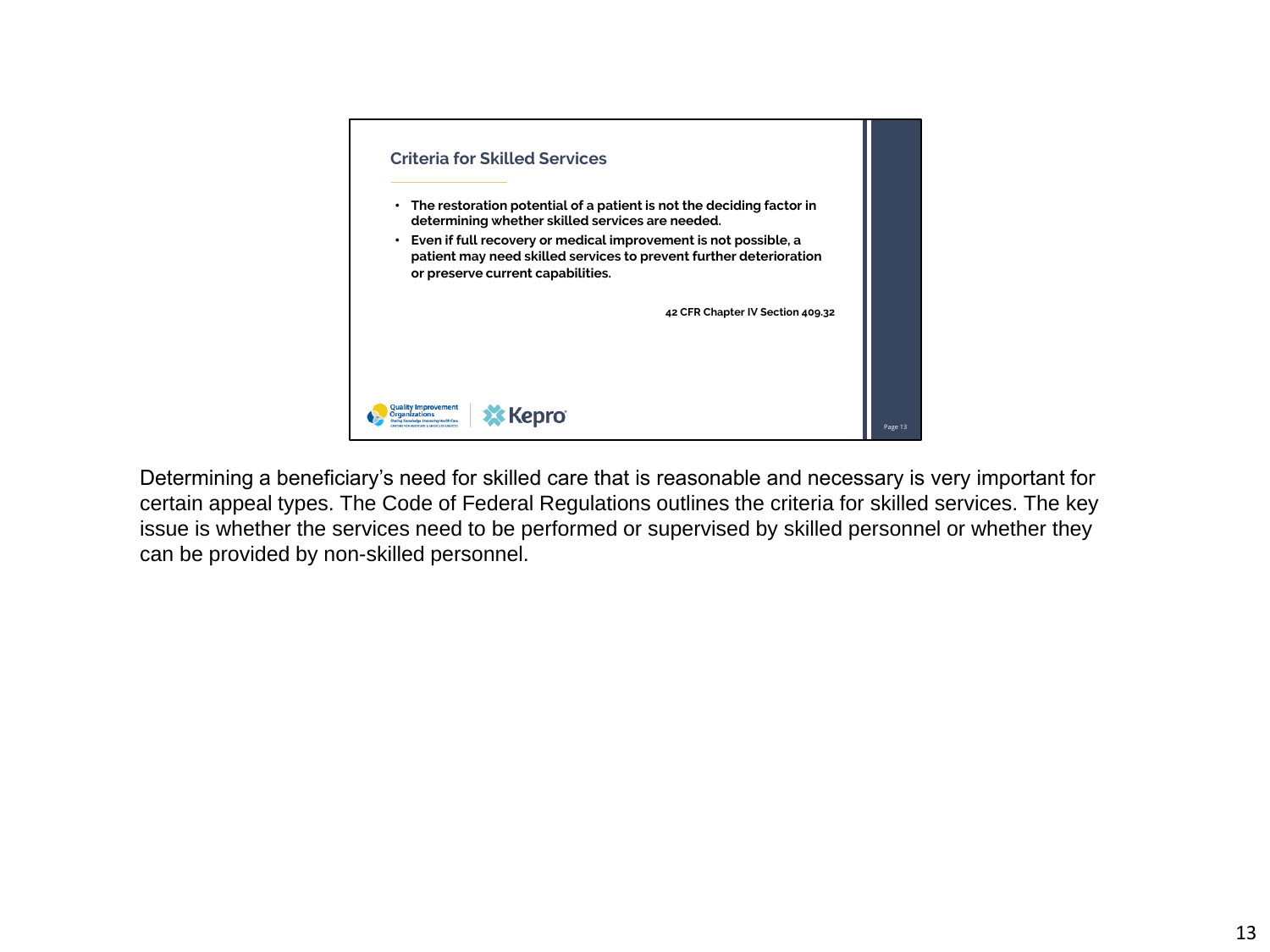

Skilled care that is reasonable and necessary may include the types of activities listed on this slide.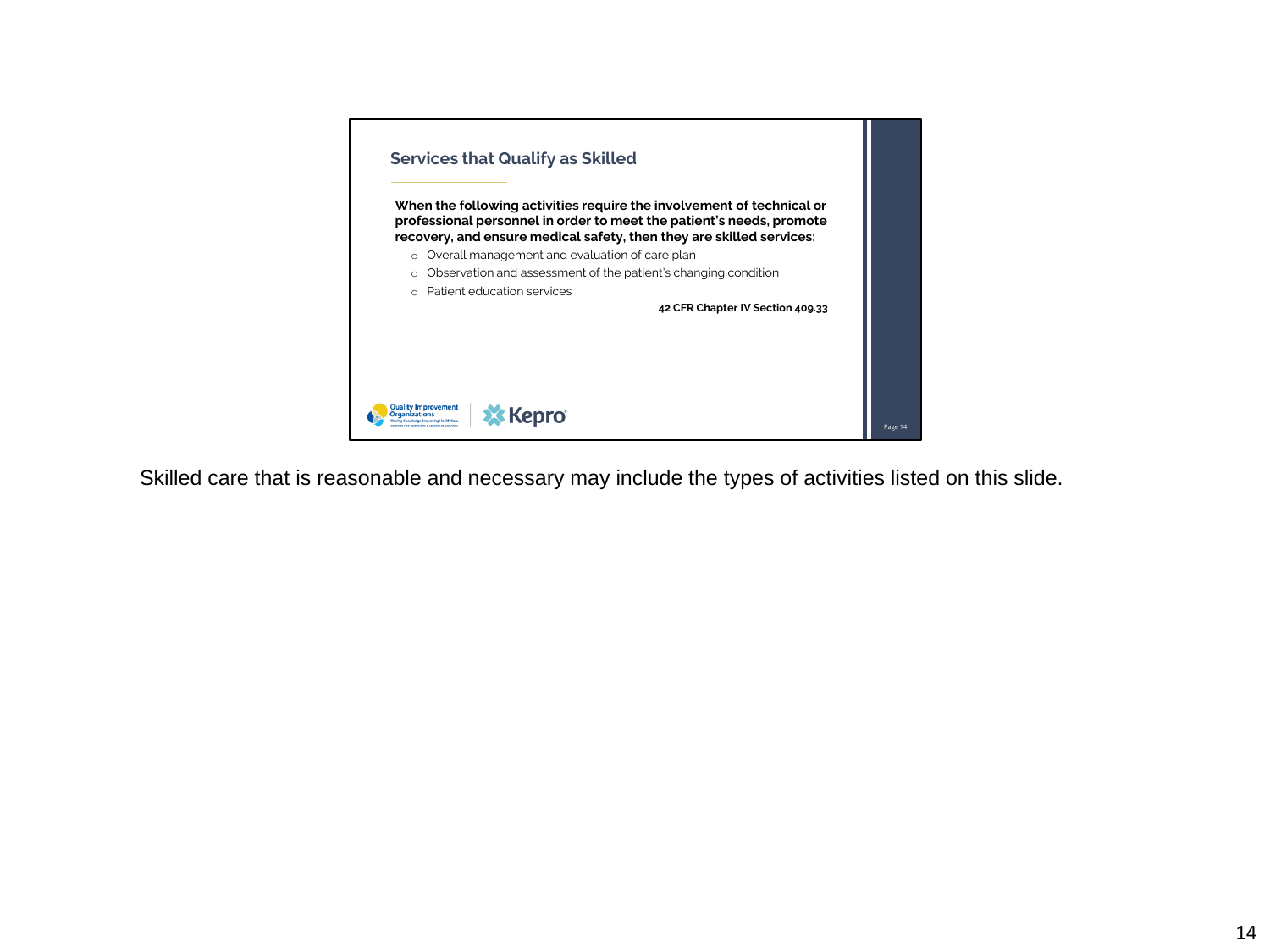

An understanding of the meaning of reasonable and necessary is important when making appeals decisions. In order to protect the Medicare Trust Fund, payment should not be made for items and services which are not reasonable and necessary.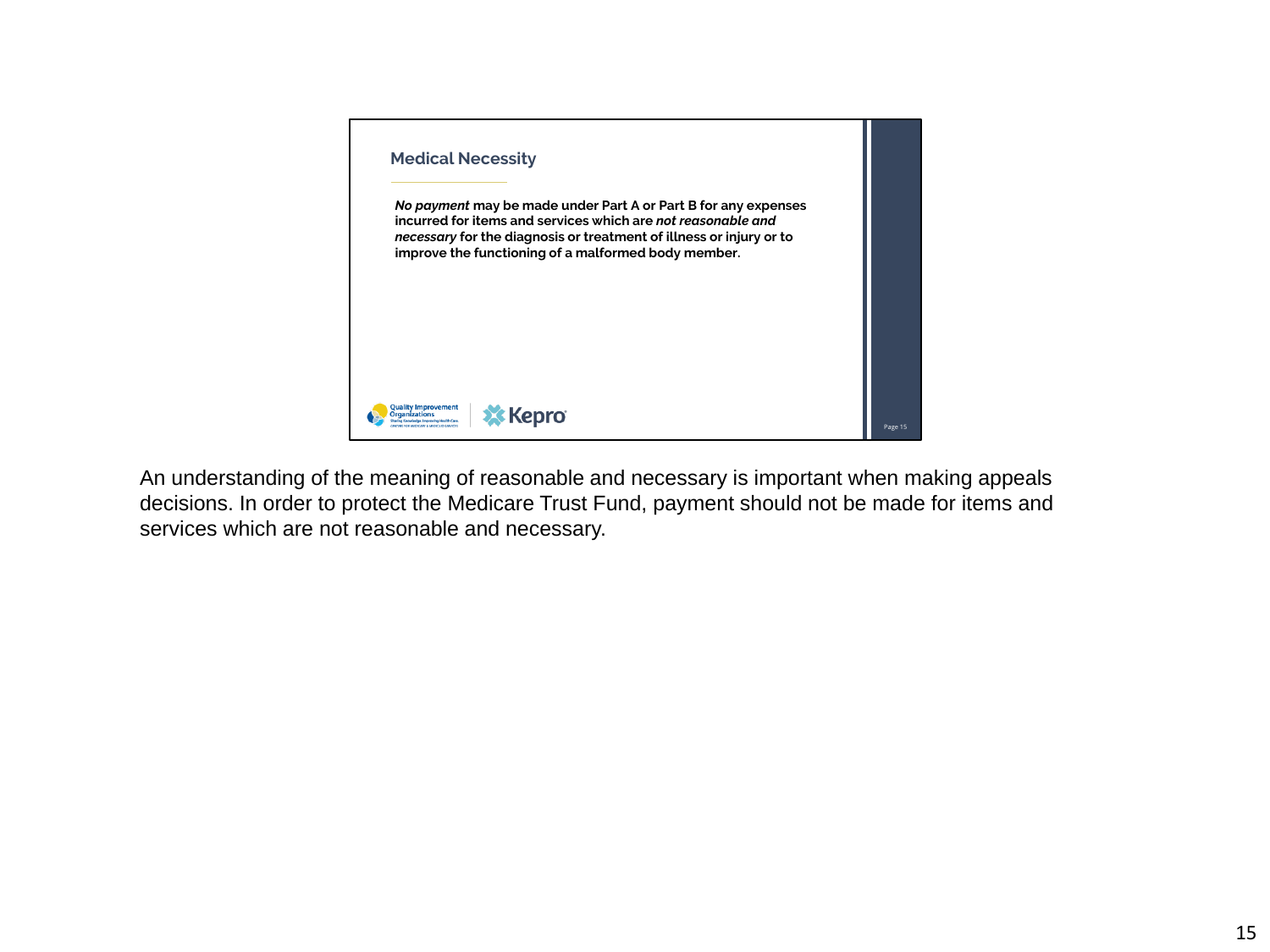

This definition of medically necessary helps to clarify what is meant by reasonable and necessary.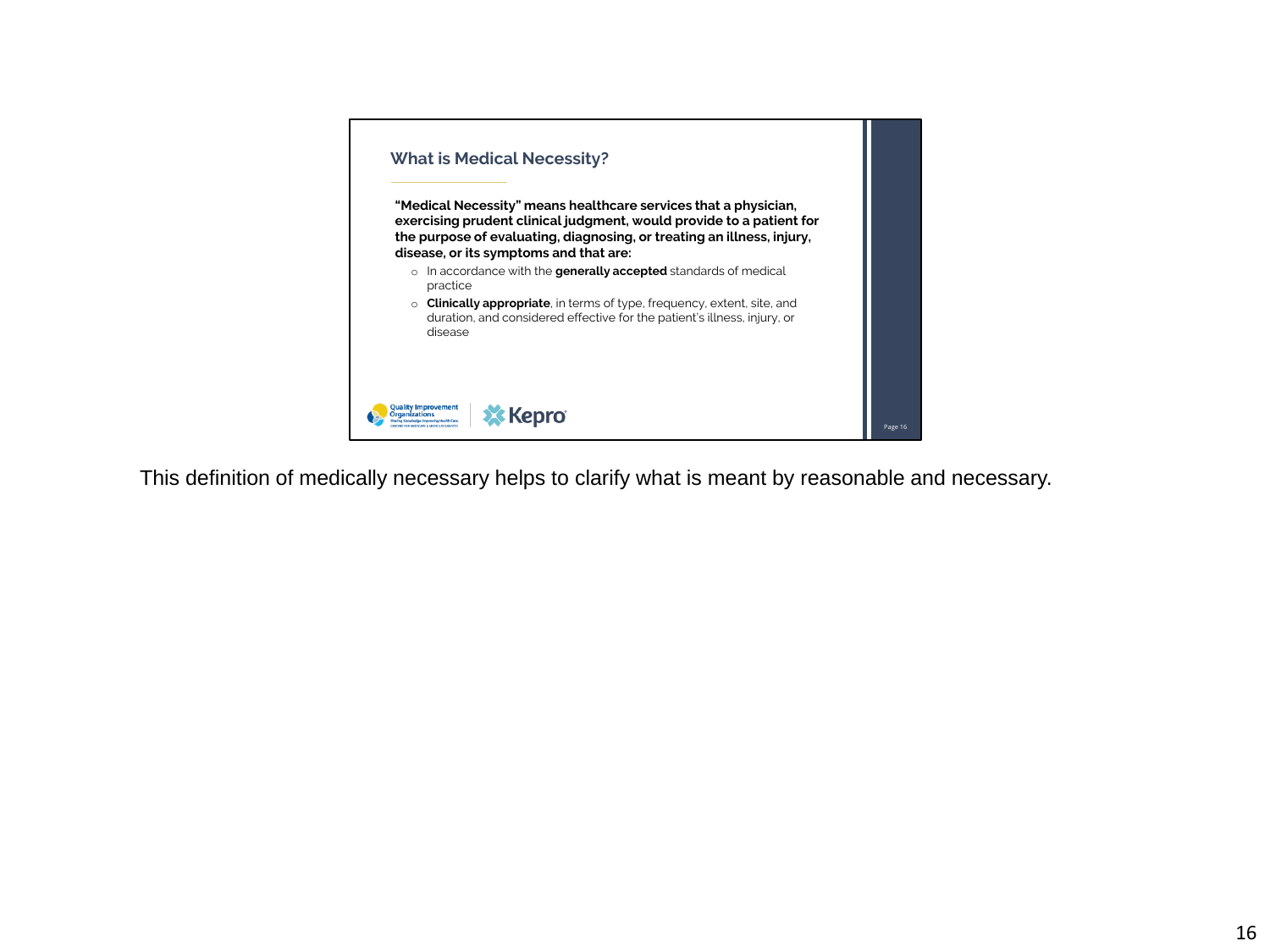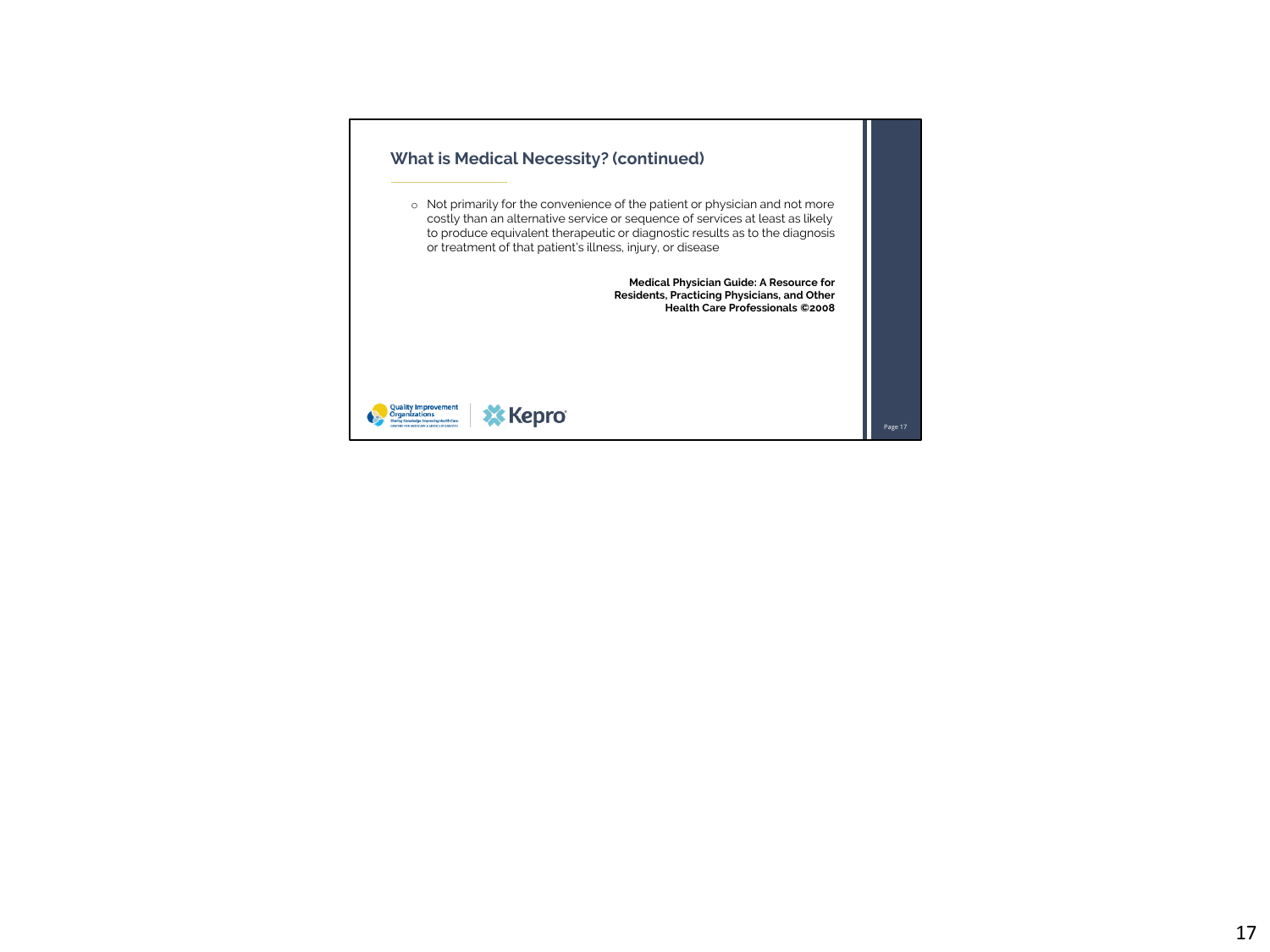

To be considered reasonable and necessary for the treatment of illness or injury, the points outlined on this slide and the following slide should be present.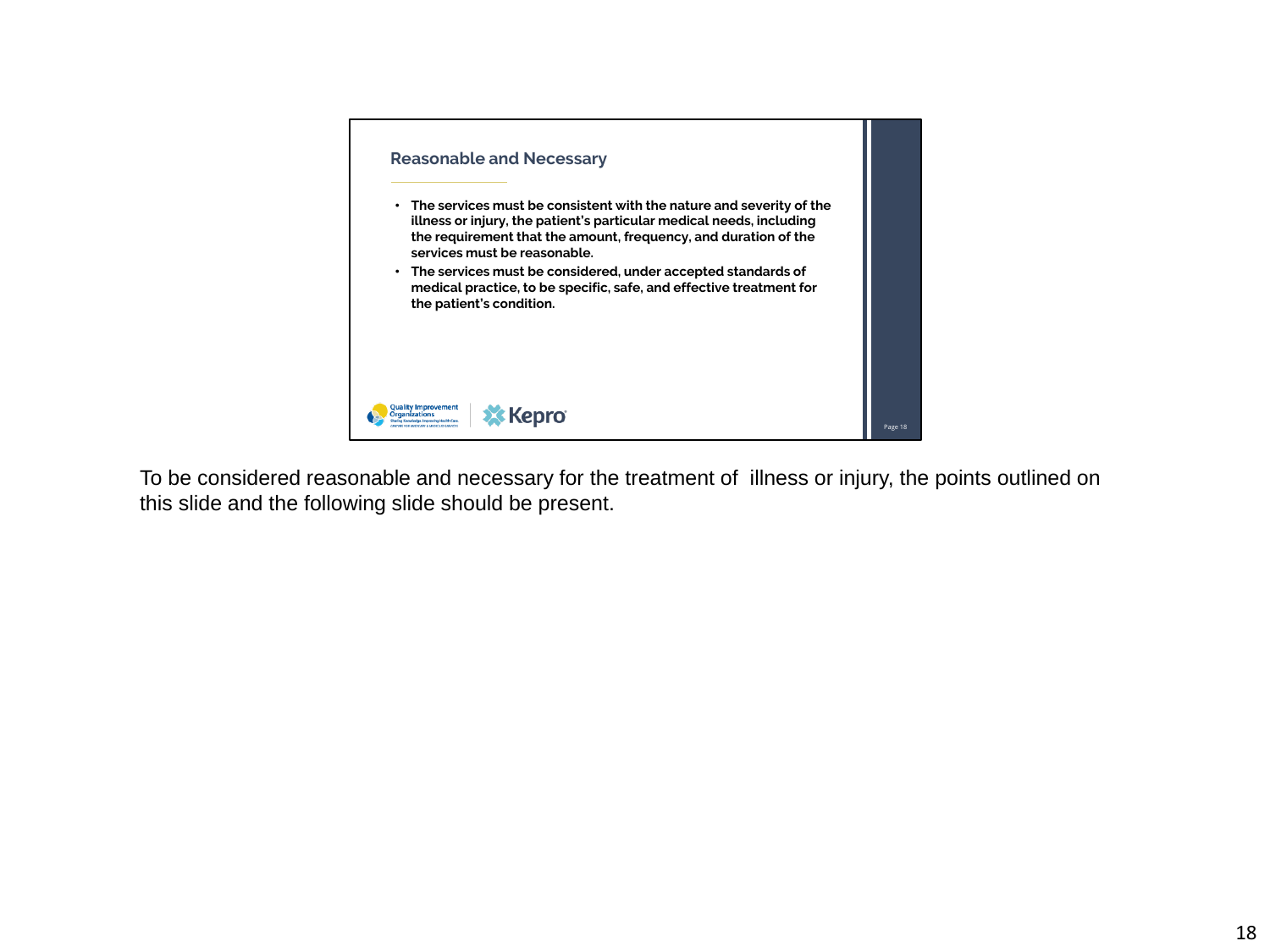# **Reasonable and Necessary**

**Services involving activities for the general welfare of any patient (e.g., general exercises to promote overall fitness or flexibility and activities to provide diversion or general motivation) do not constitute skilled therapy. Non-skilled individuals without the supervision of a therapist can perform those services.**

**Medicare Benefit Policy Manual Chapter 7 Section 40.2.1** 

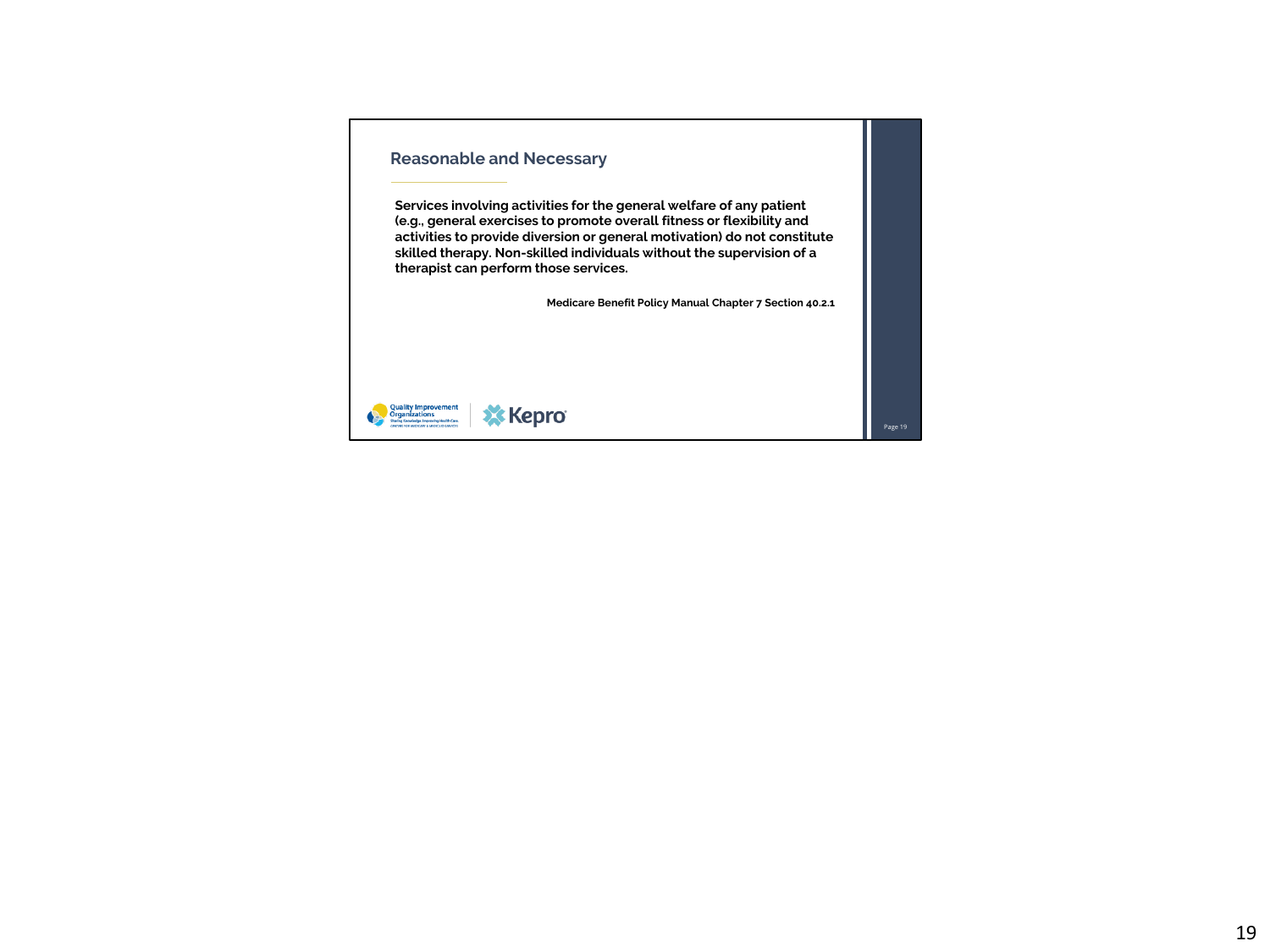

In order to conduct appeals reviews, it is important to be aware of the requirements specific to each setting. Medicare beneficiaries are eligible for skilled nursing facility care if they meet all of the 5 criteria that are listed on the next few slides.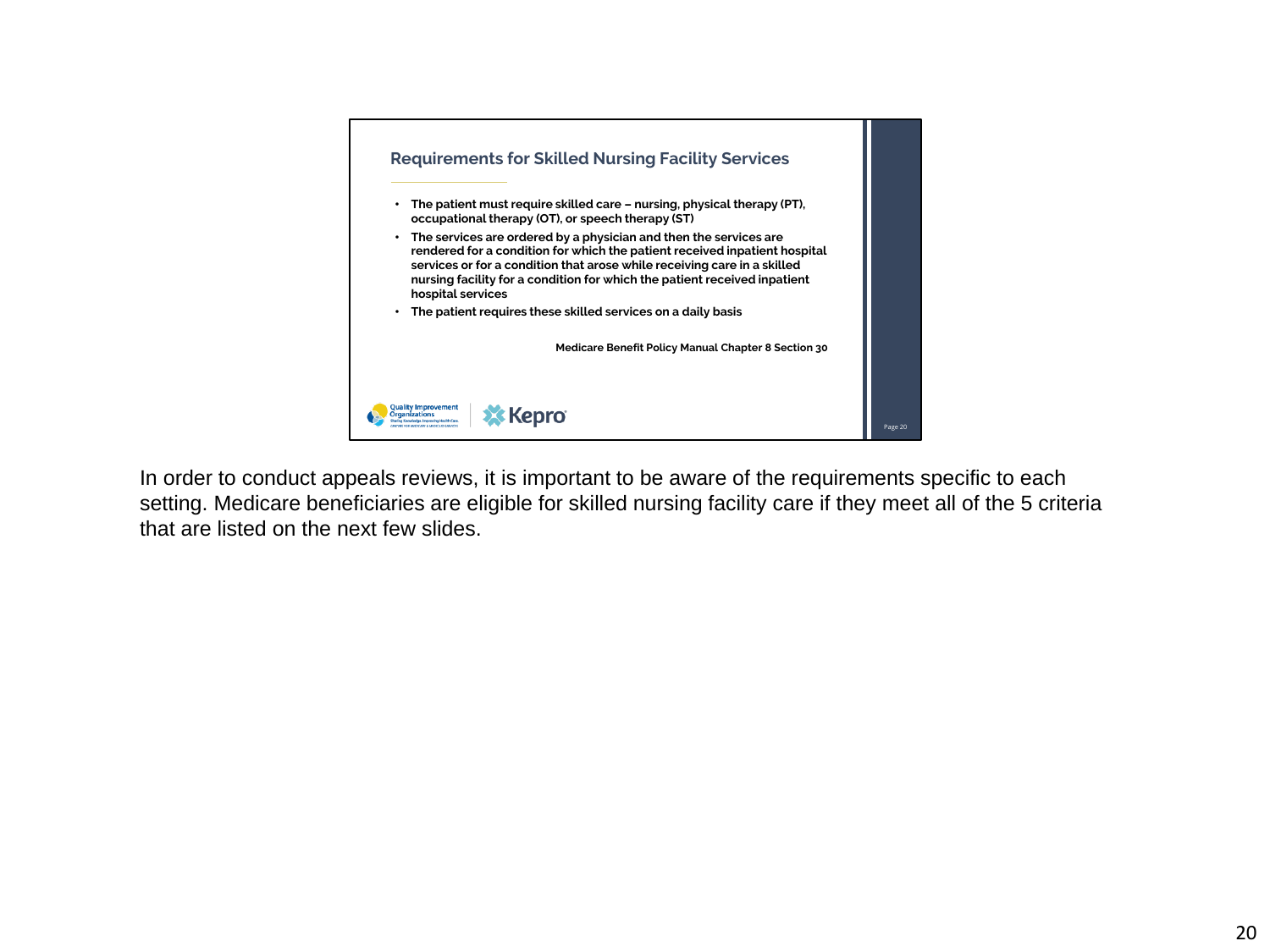

If any one of these factors is not met, a stay in a skilled nursing facility, even though it might include the delivery of some skilled services, is not covered. For example, payment for a skilled nursing facility level of care could not be made if a patient needs intermittent rather than daily skilled services. In reviewing skilled nursing facility services to determine whether the level of care requirements are met, the reviewer should first consider whether a patient needs skilled care. If a need for a skilled service does not exist, then the other requirements need not be addressed.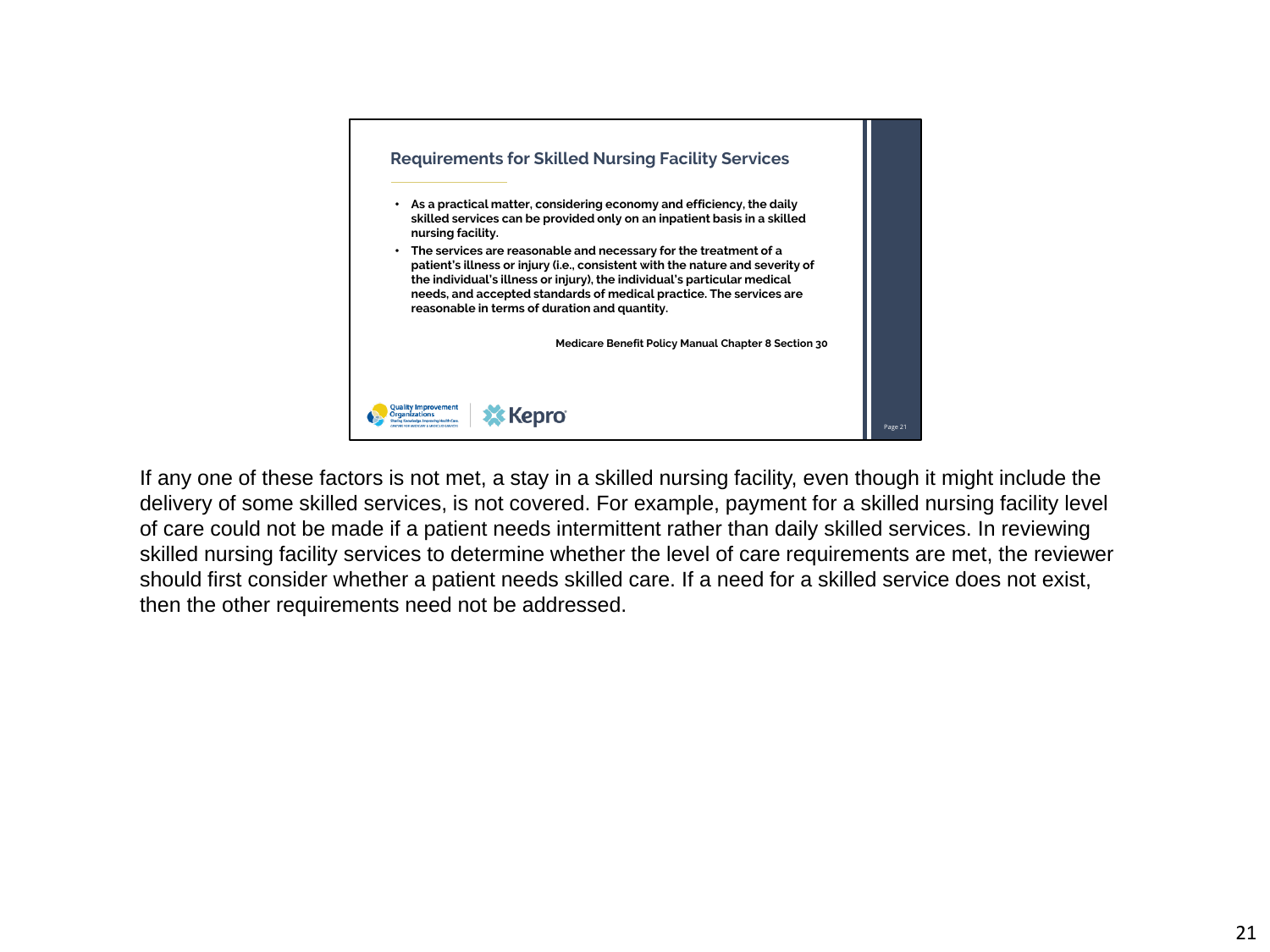

This slide, and the following slide, defines what is meant by provided on a daily basis. This requirement should not be applied so strictly that it would not be met merely because there is an isolated break of a day or two during which no skilled rehabilitation services are furnished and discharge from the facility would not be practical. For example, a patient who normally requires skilled rehabilitation services on a daily basis may exhibit extreme fatigue, which results in suspending therapy sessions for a day or two. Coverage may continue for these days since discharge in such a case would not be practical.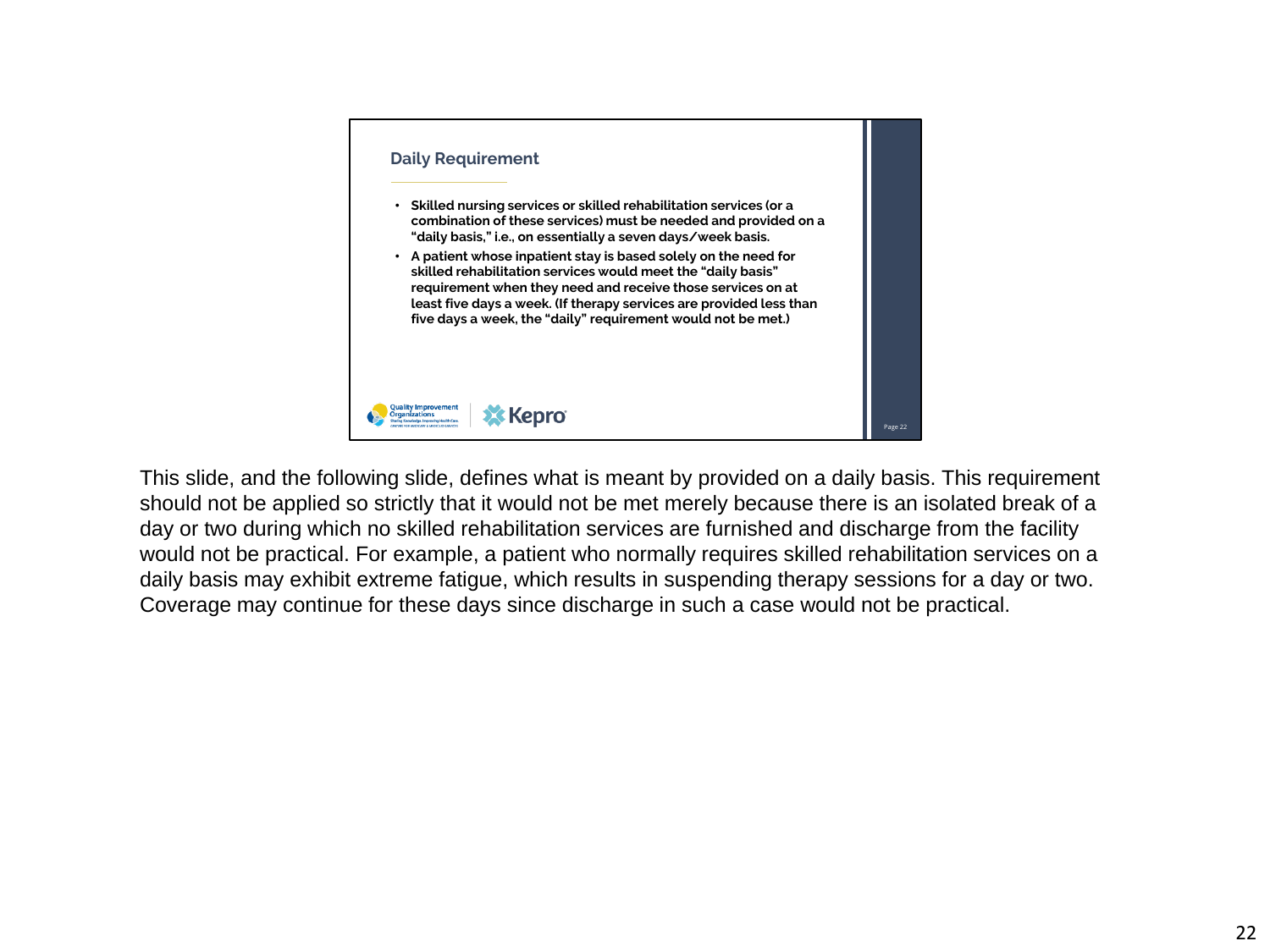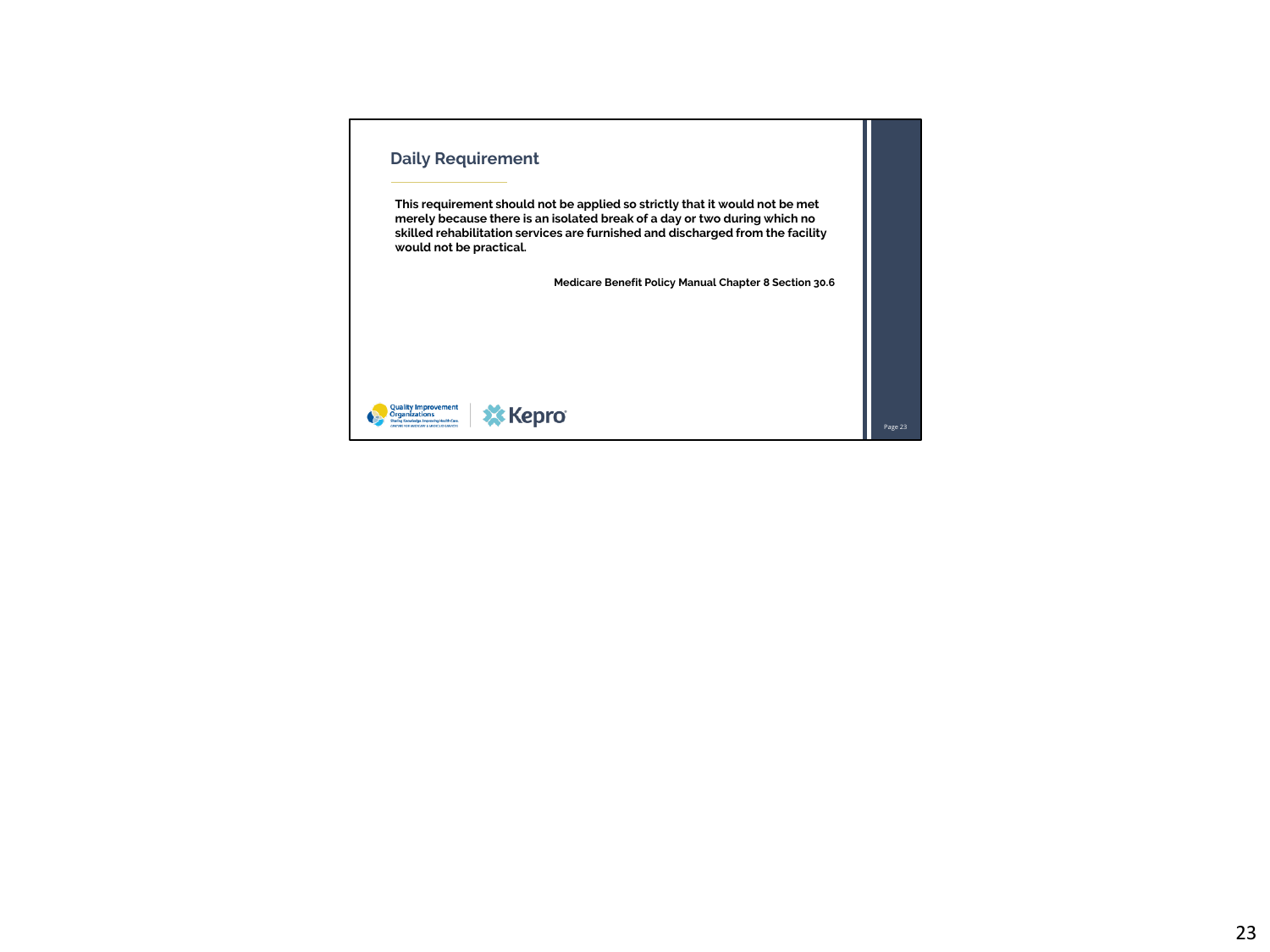

To qualify for Medicare coverage of home health services, a beneficiary must meet each of the following requirements listed.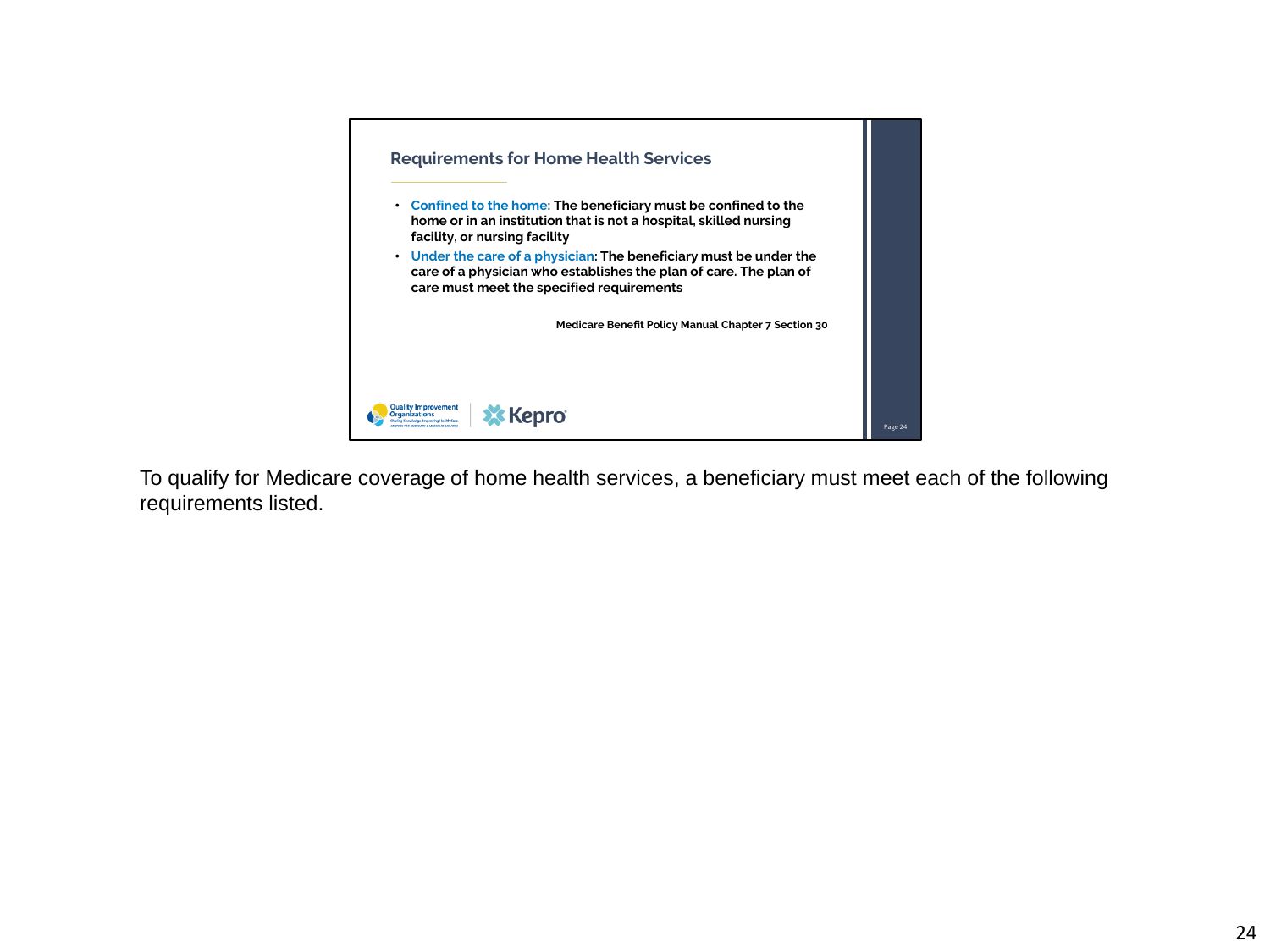

To qualify for Medicare coverage of home health services, a beneficiary must meet each of the following requirements listed.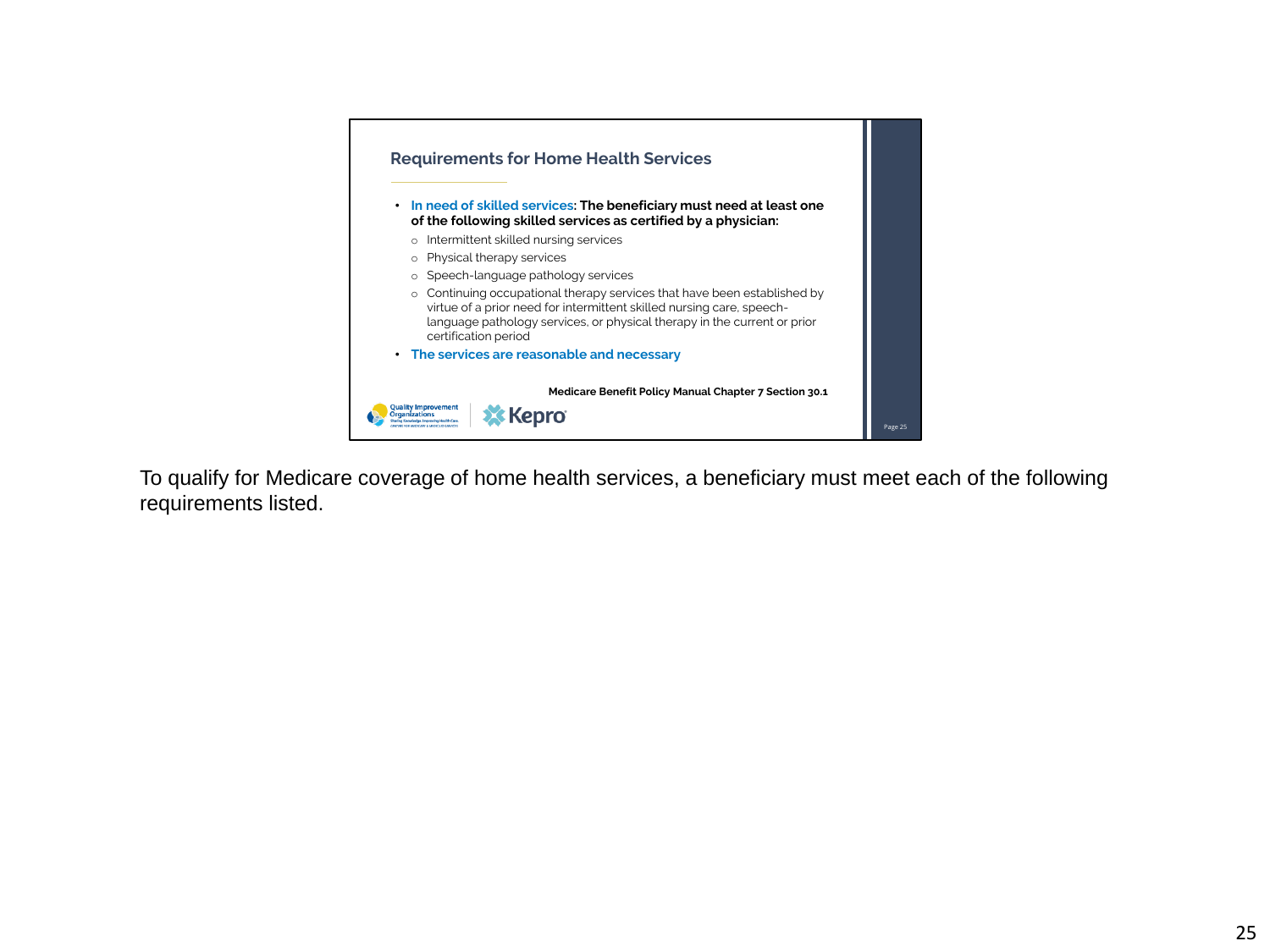

In order for a patient to be eligible to receive covered home health services, the law requires that a physician certify in all cases that the patient is confined to his or her home. An individual does not have to be bedridden to be considered confined to the home. However, the condition of these patients should be such that there exists a normal inability to leave home, and consequently, leaving home would require a considerable and taxing effort. Any absence of an individual from the home attributable to the need to receive health care treatment, including regular absences for the purpose of participating in therapeutic, psychosocial, or medical treatment in an adult day-care program shall not disqualify an individual from being considered to be confined to his home. Any other absence of an individual from the home shall not disqualify an individual if the absence is of an infrequent or of relatively short duration.

It is expected that in most instances, absences from the home that occur will be for the purpose of receiving health care treatment. However, occasional absences from the home for nonmedical purposes, such as, an occasional trip to the barber, a walk around the block or a drive, attendance at a family reunion, funeral, graduation, or other infrequent or unique event would not necessitate a finding that the patient is not homebound if the absences are undertaken on an infrequent basis or are of relatively short duration and do not indicate that the patient has the capacity to obtain the health care provided outside rather than in the home.

Generally speaking, a patient will be considered to be homebound if they have a condition due to an illness or injury that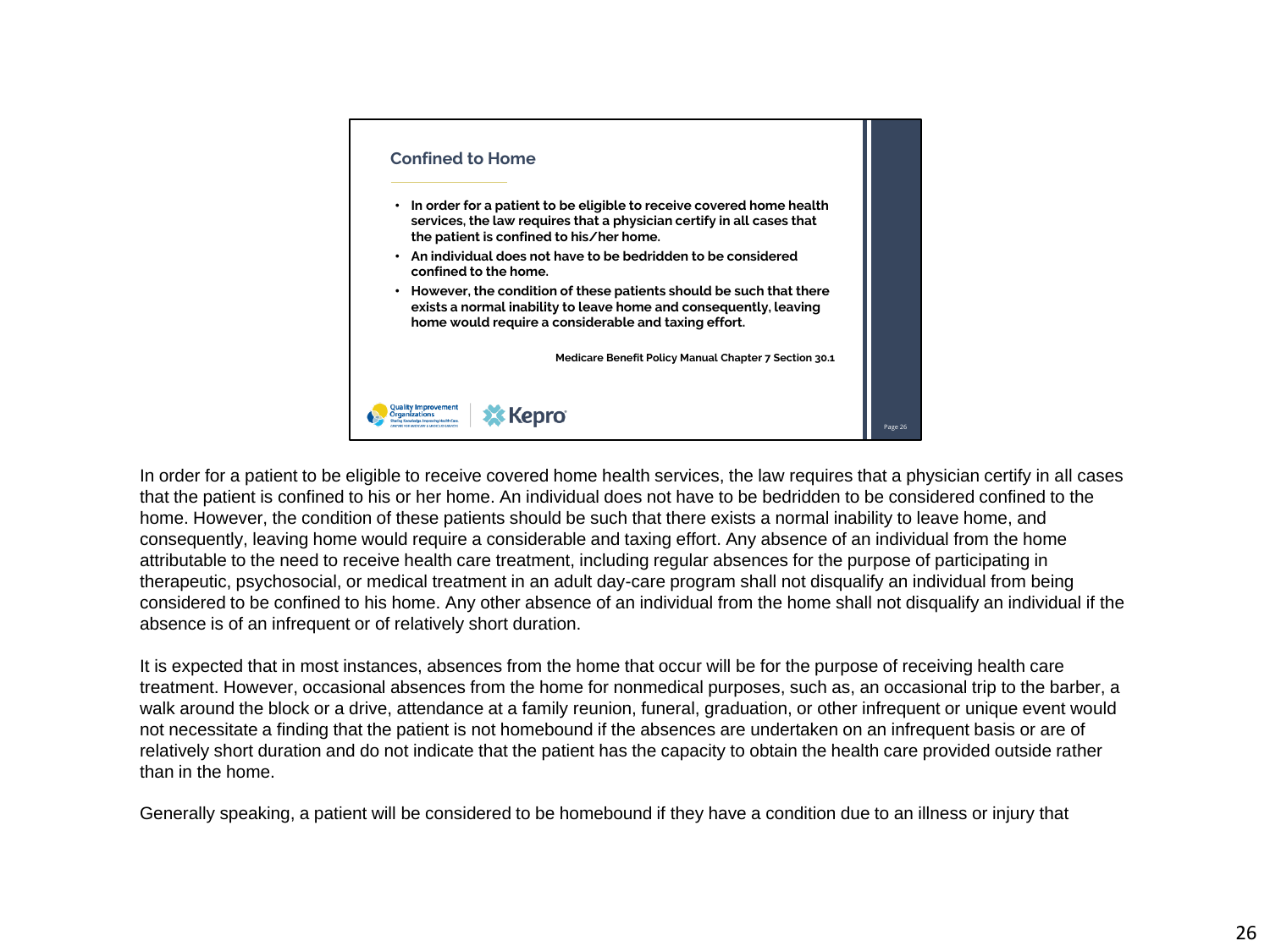restricts their ability to leave their place of residence except with the aid of: supportive devices such as crutches, canes, wheelchairs, and walkers; the use of special transportation; or the assistance of another person; or if leaving home is medically contraindicated.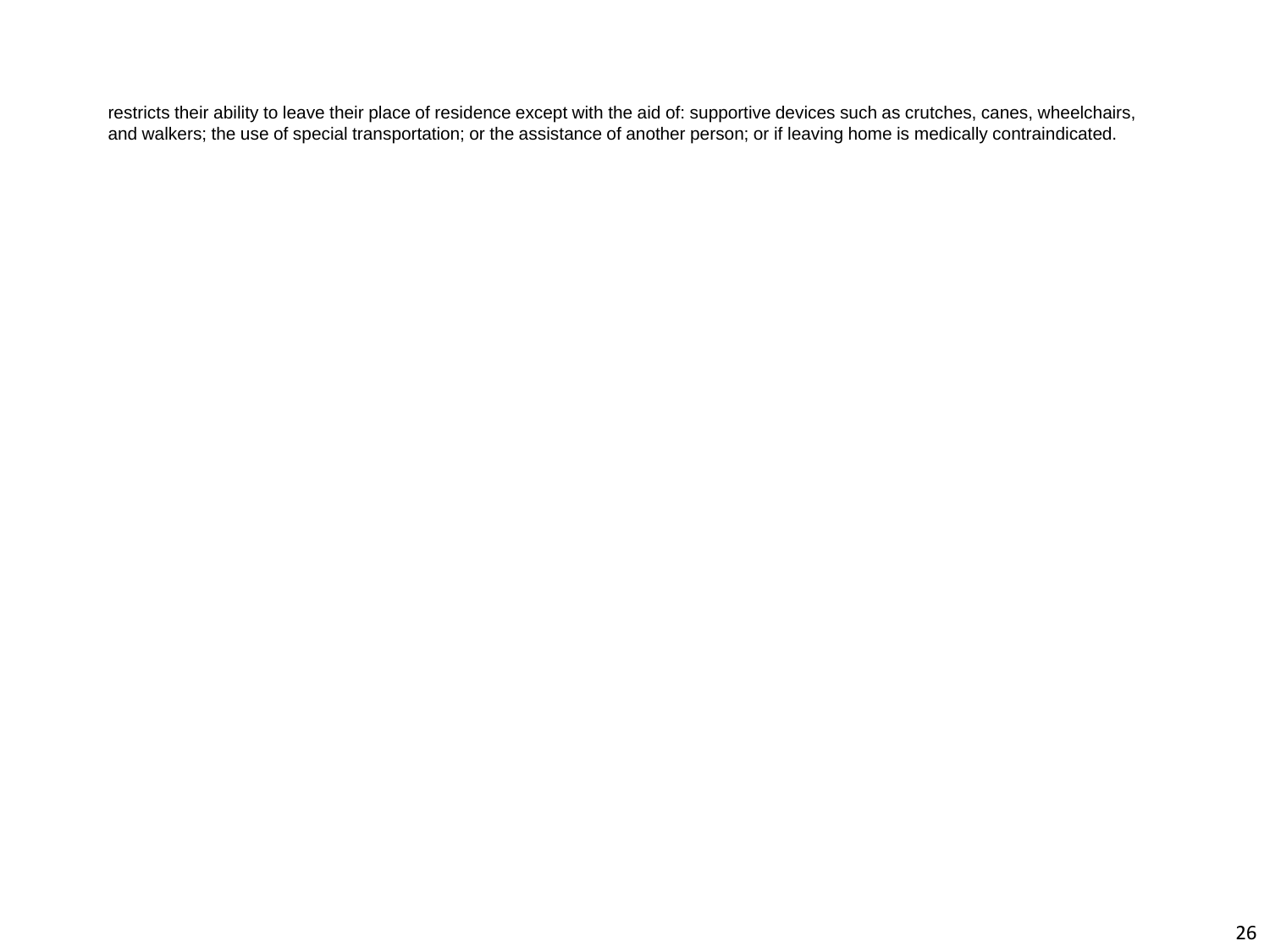

To meet the requirement for "intermittent" skilled nursing care, a patient must have a medically predictable recurring need for skilled nursing services. In most instances, this definition will be met if a patient requires a skilled nursing service at least once every 60 days. The exception to the intermittent requirement is daily skilled nursing services for diabetics unable to administer their insulin when there is no able and willing caregiver. It should be noted that venipuncture for the purposes of obtaining a blood sample can not be the sole reason for Medicare home health eligibility.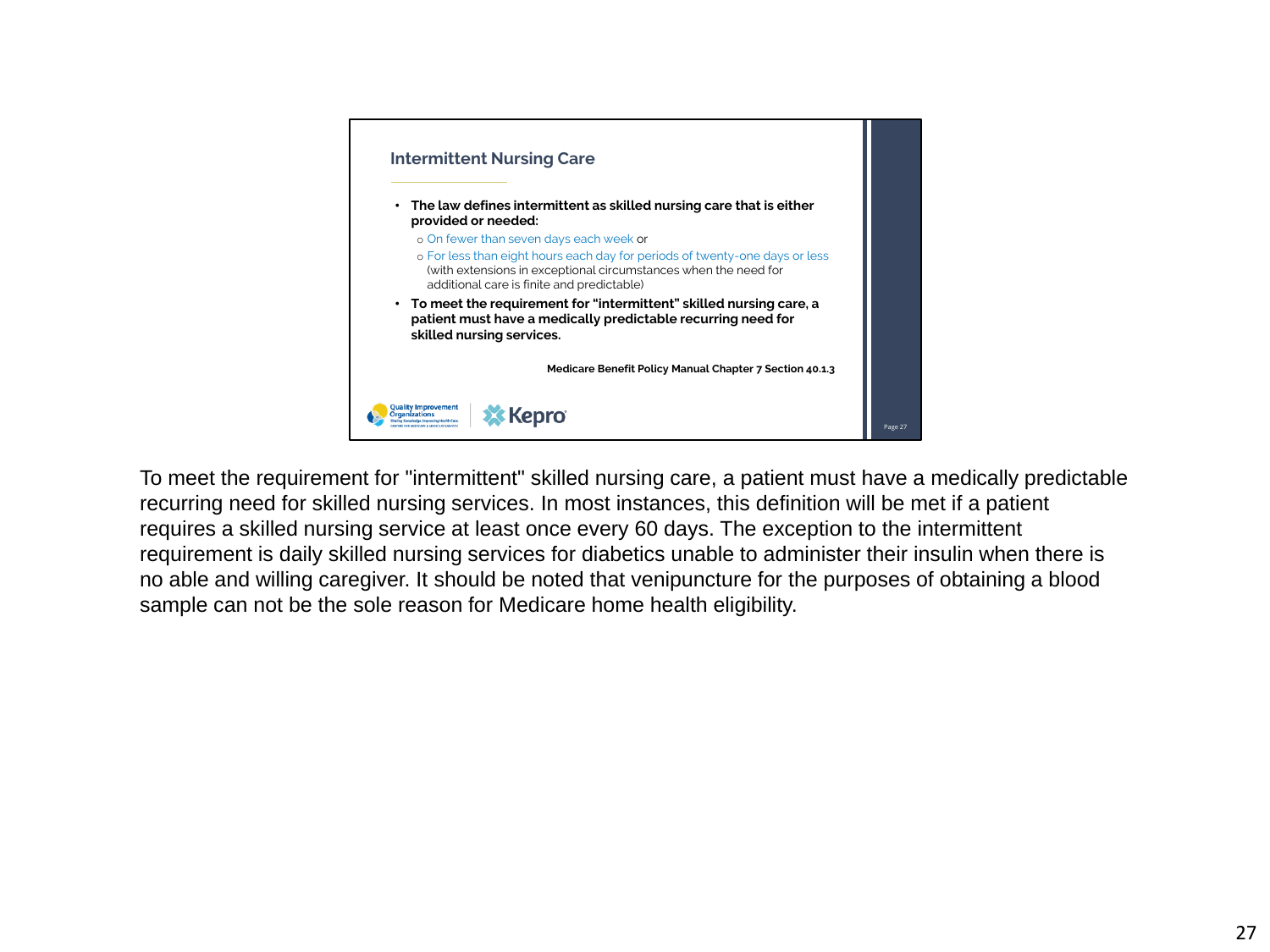## **Points to Consider for Appeals Decisions**

- **Does the patient have a need for reasonable and necessary skilled services after consideration of his/her overall medical condition? The patient's diagnosis or prognosis alone should never be the sole factor in deciding that a service is not skilled.**
- **If the patient has a reasonable and necessary skilled service need, then what is the most appropriate setting to provide that need, considering the requirements to qualify for SNF and home health services?**



Page 28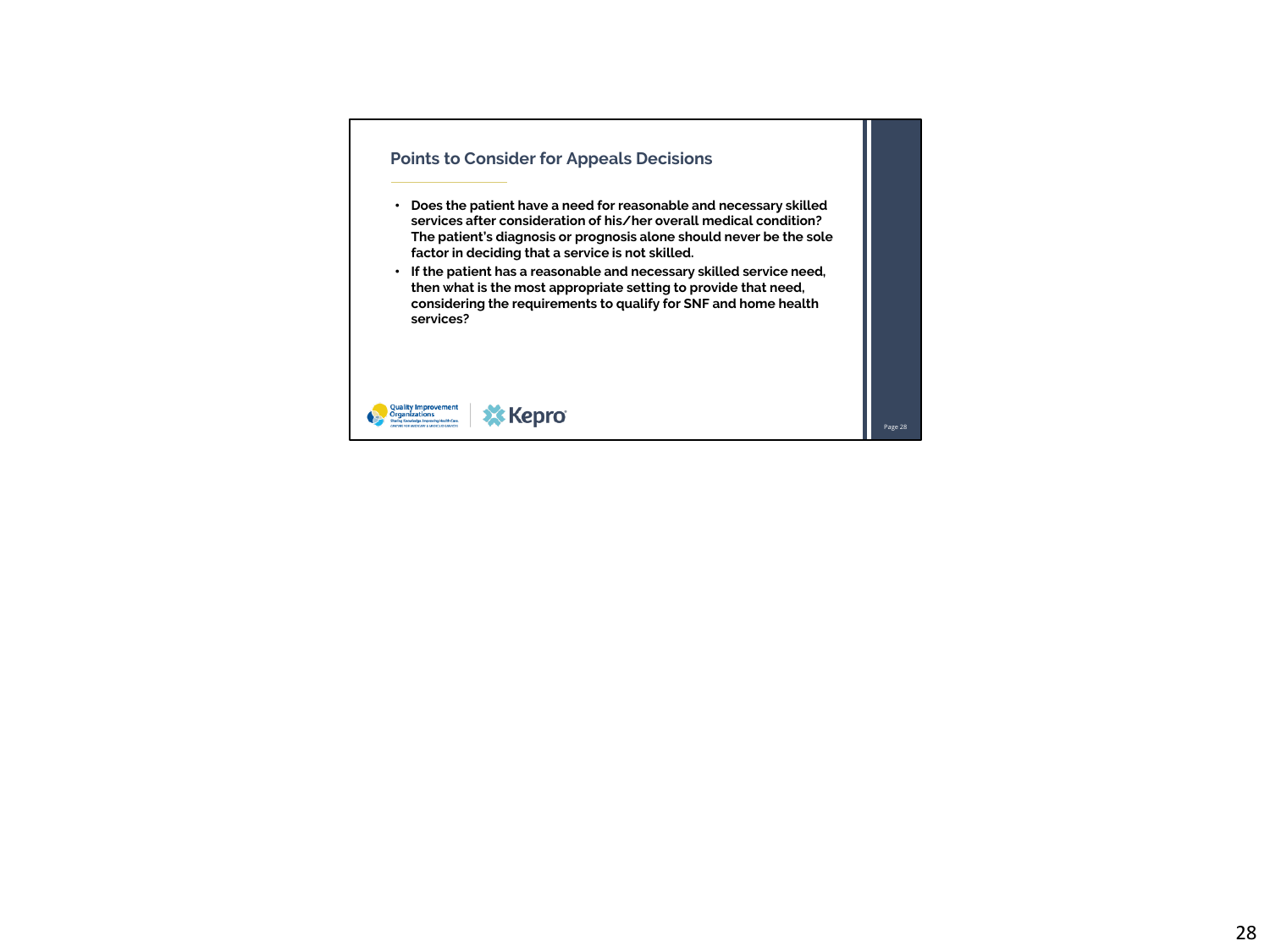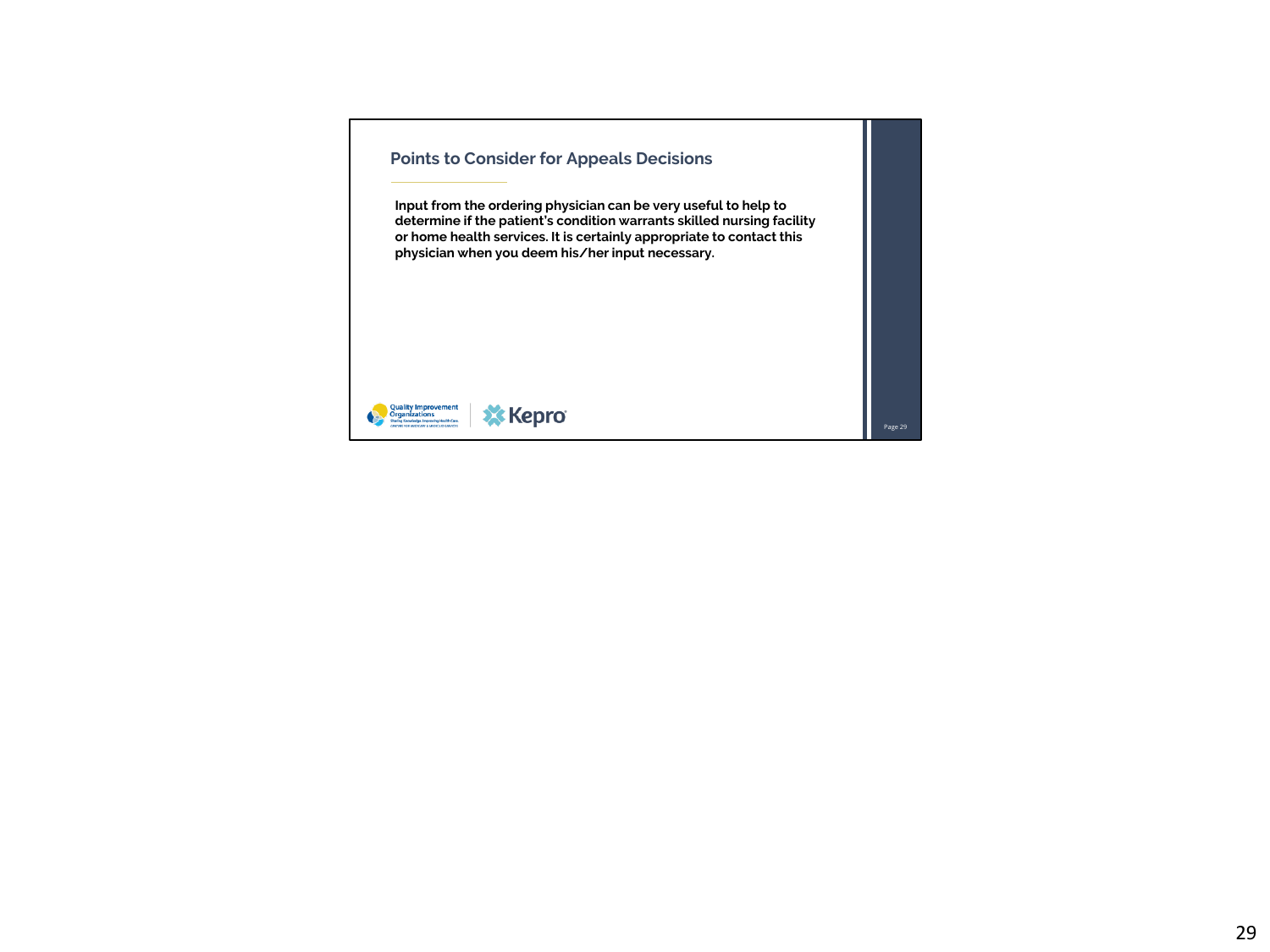

When determining appropriateness for inpatient services, physician reviewers should apply their best medical judgment utilizing their education, clinical training, and work experience to the CMS guidance listed on the following slides. Physician reviewers should not apply any specified screening tools, such as InterQual®.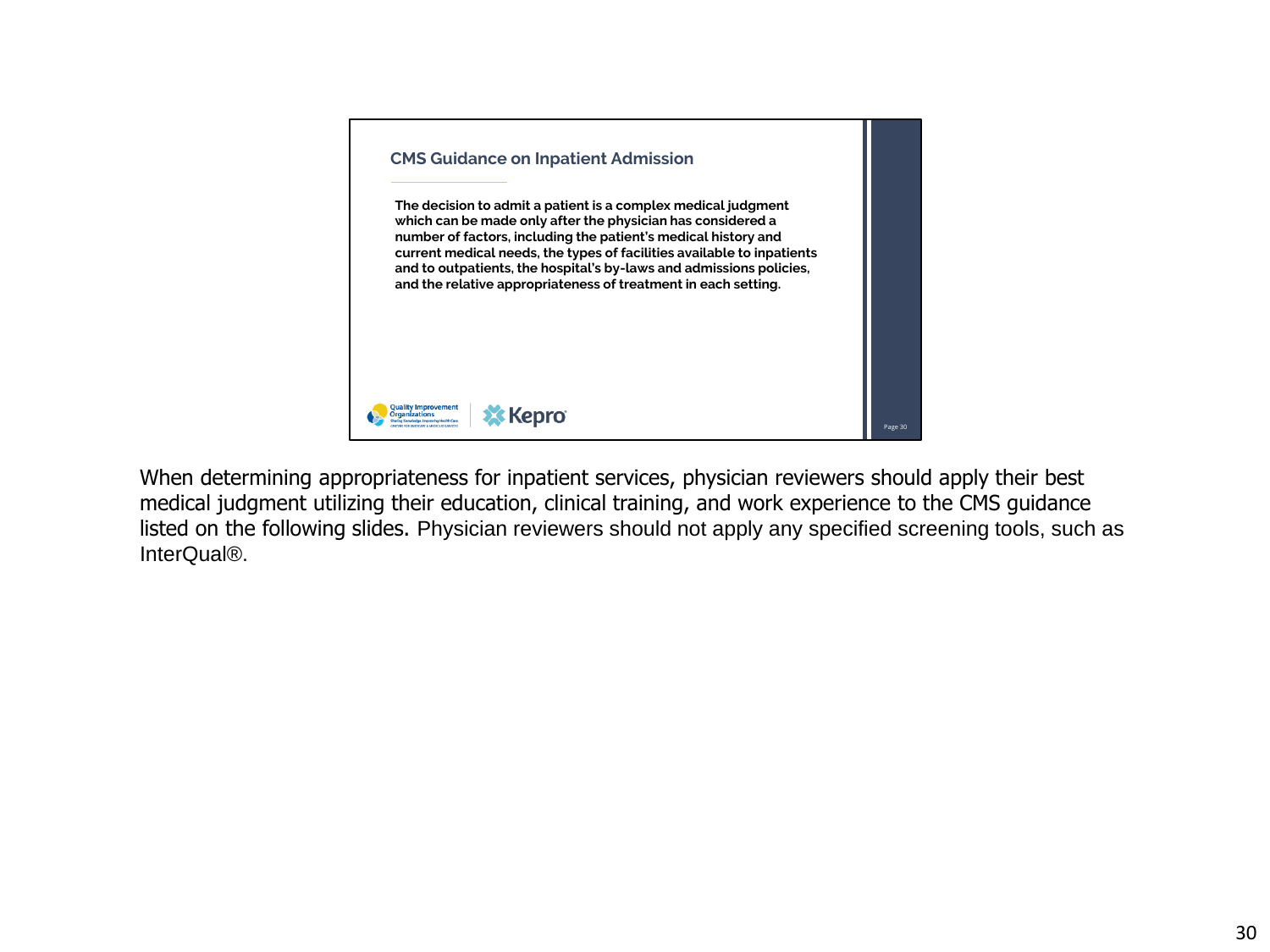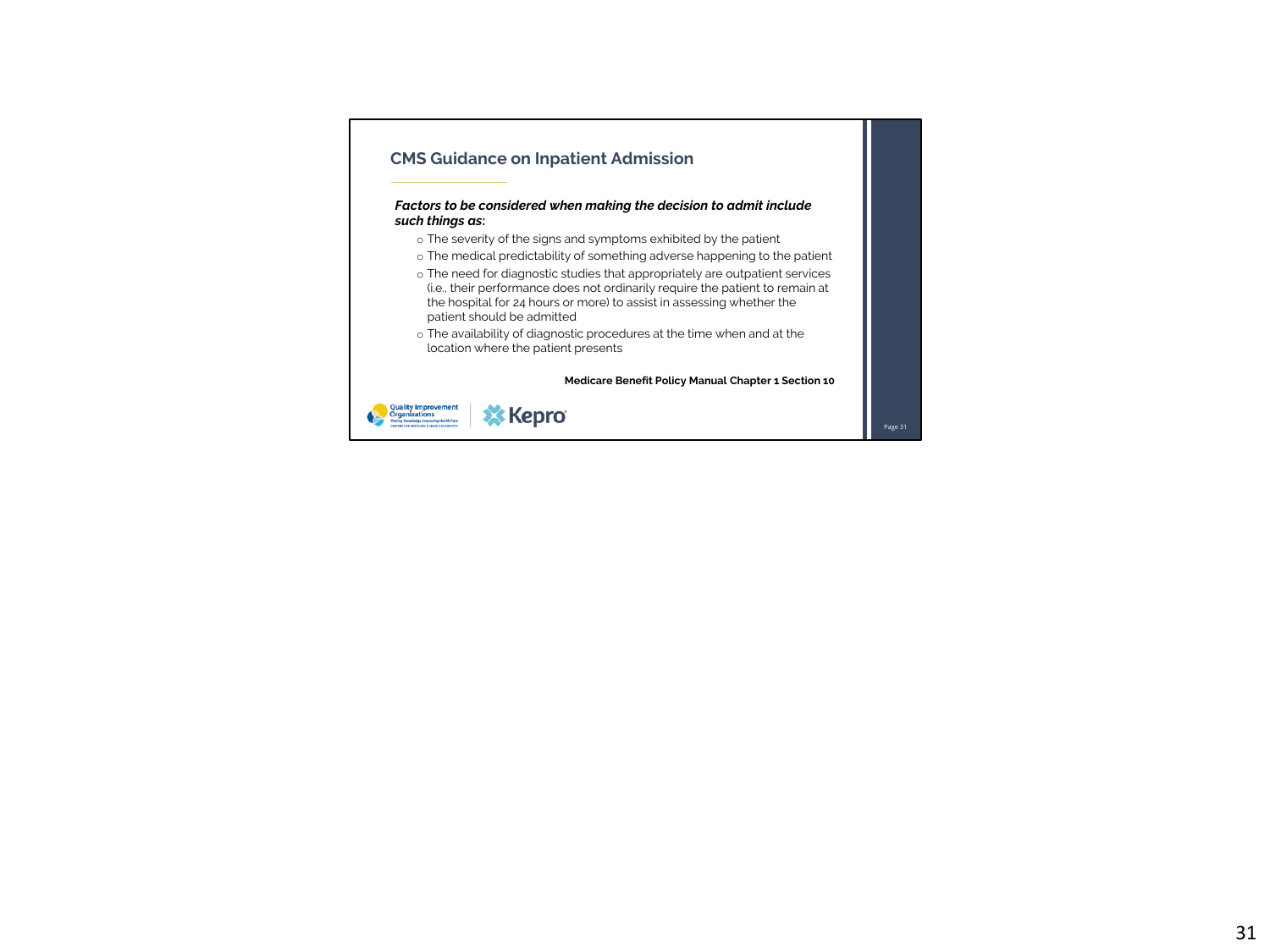

It is important to have an understanding of the fiscal year 2014 CMS-1599-F final rule when evaluating inpatient services.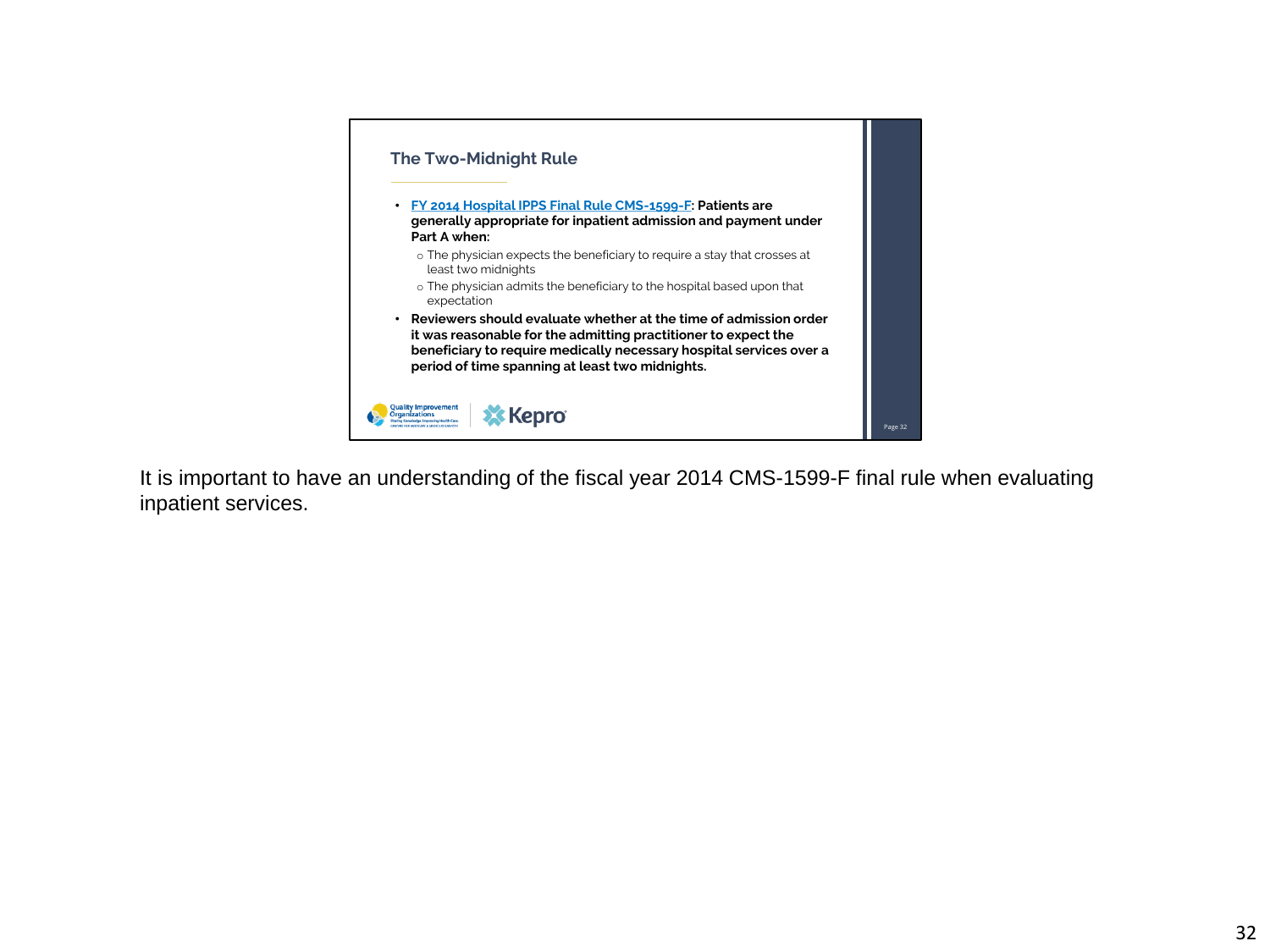

Where the medical record indicates that the physician did not or could not reasonably have expected to keep the patient in the hospital for greater than 2 midnights, *Medicare review contractors* shall deny these inappropriate admissions unless the following circumstances exist:

If an unforeseen circumstance results in a shorter beneficiary stay than the physician's reasonable expectation of at least 2 midnights, the patient may be considered to be appropriately treated on an inpatient basis and hospital inpatient payment may be made under Medicare Part A.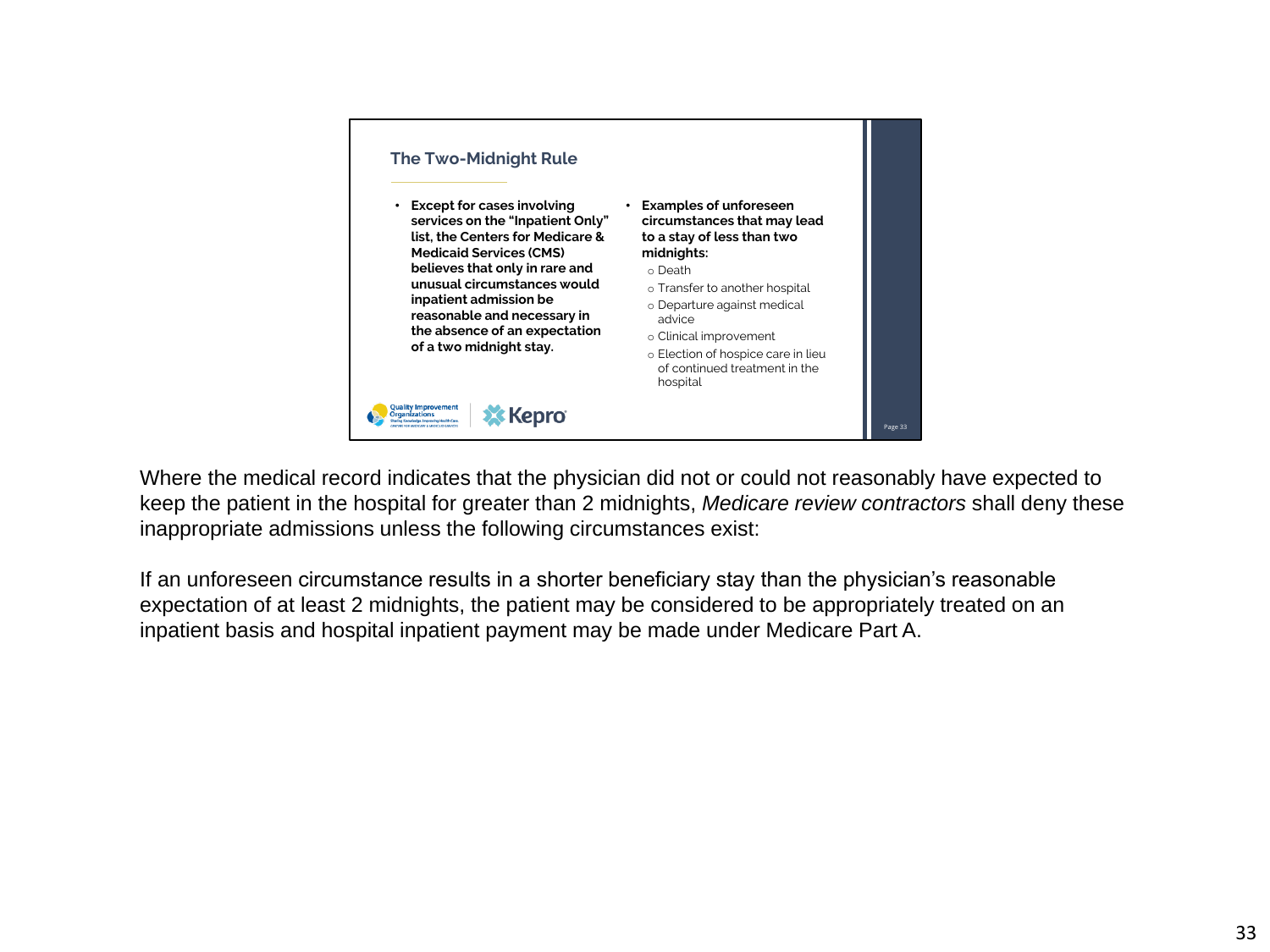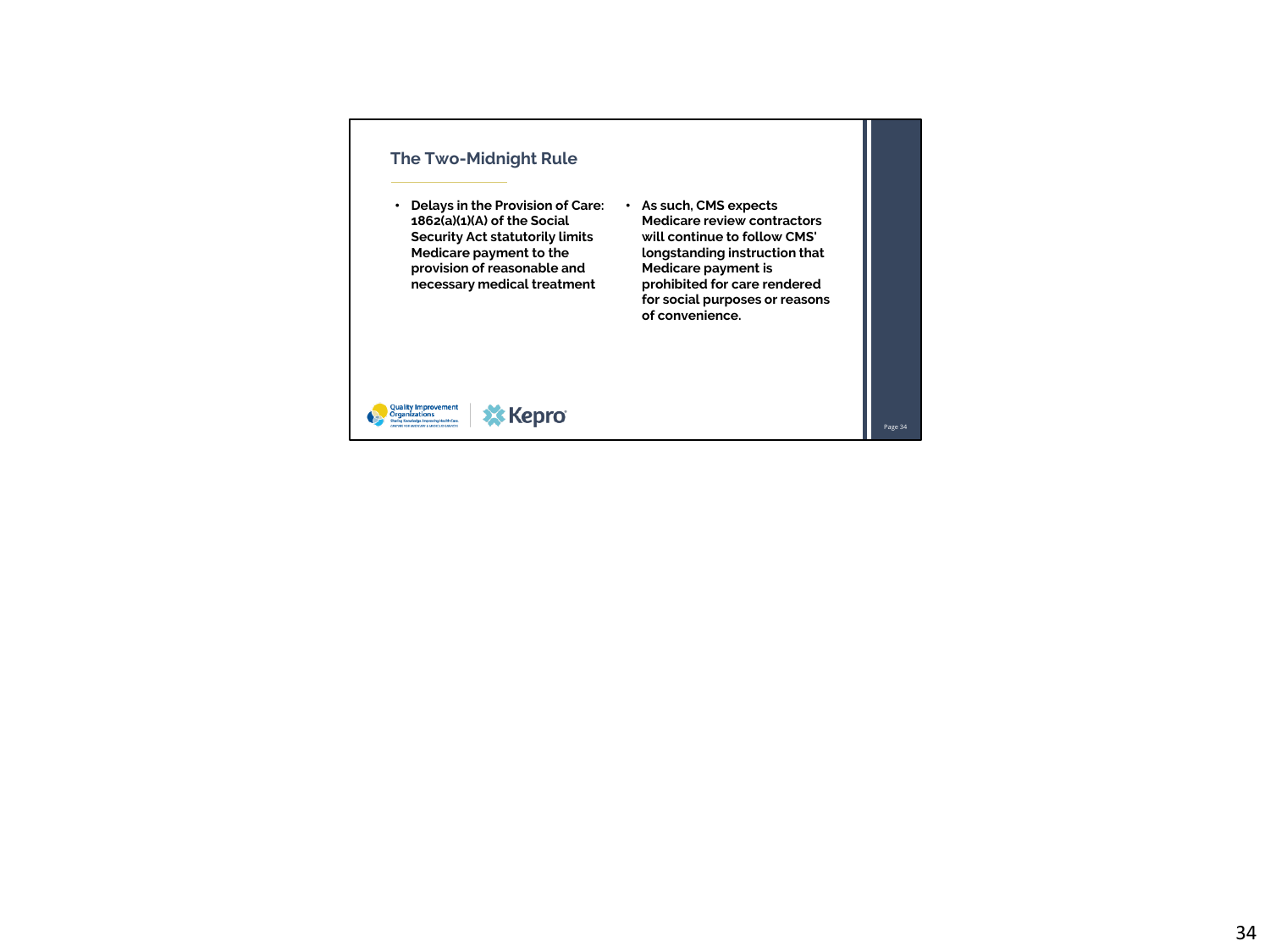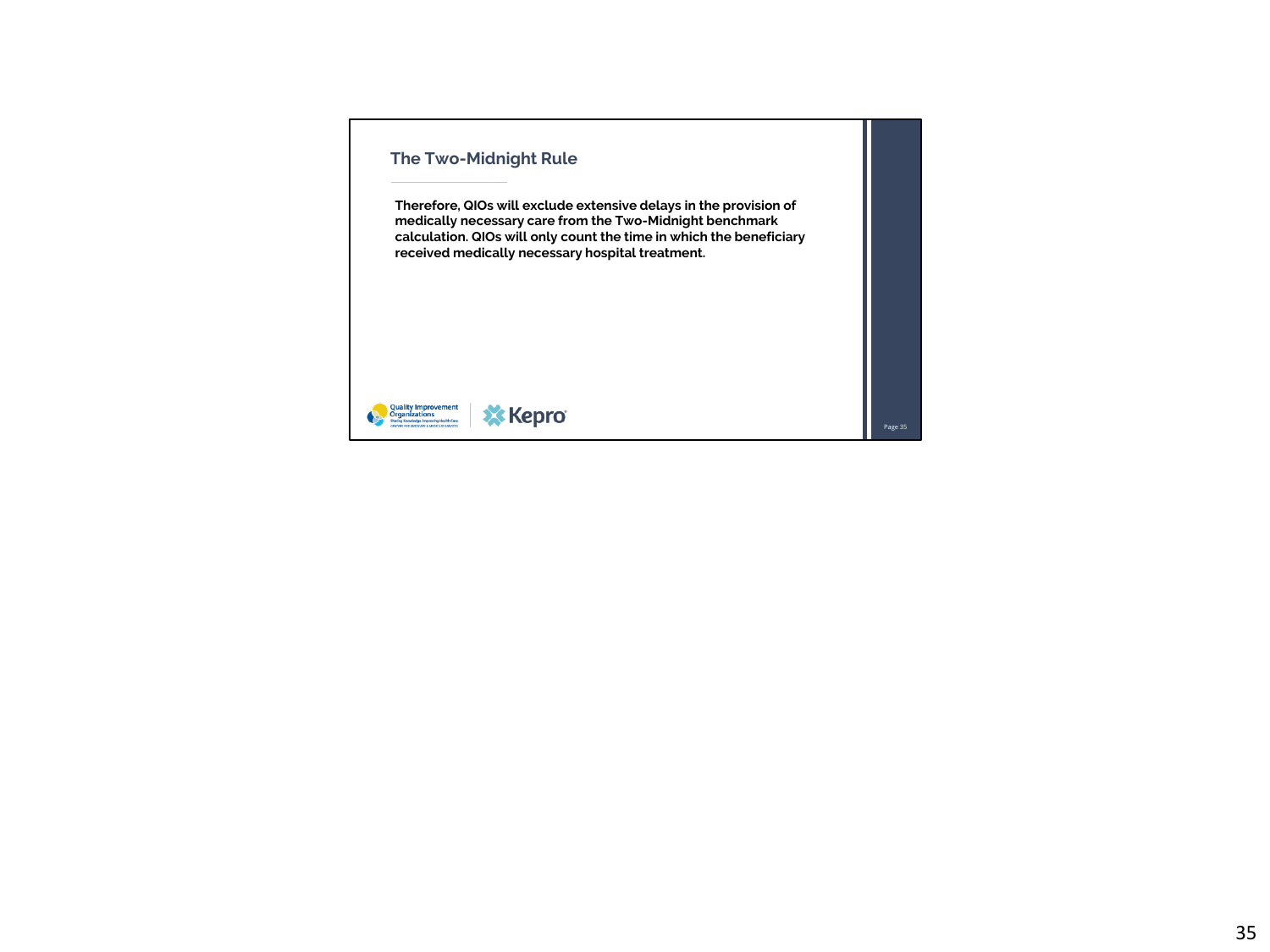

Hospice care is a benefit under the hospital insurance program. To be eligible to elect hospice care under Medicare, an individual must be entitled to Part A of Medicare and be certified as being terminally ill. An individual is considered to be terminally ill if the medical prognosis is that the individual's life expectancy is 6 months or less if the illness runs its normal course. Predicting of life expectancy is not always exact. The fact that a beneficiary lives longer than expected in itself is not cause to terminate benefits.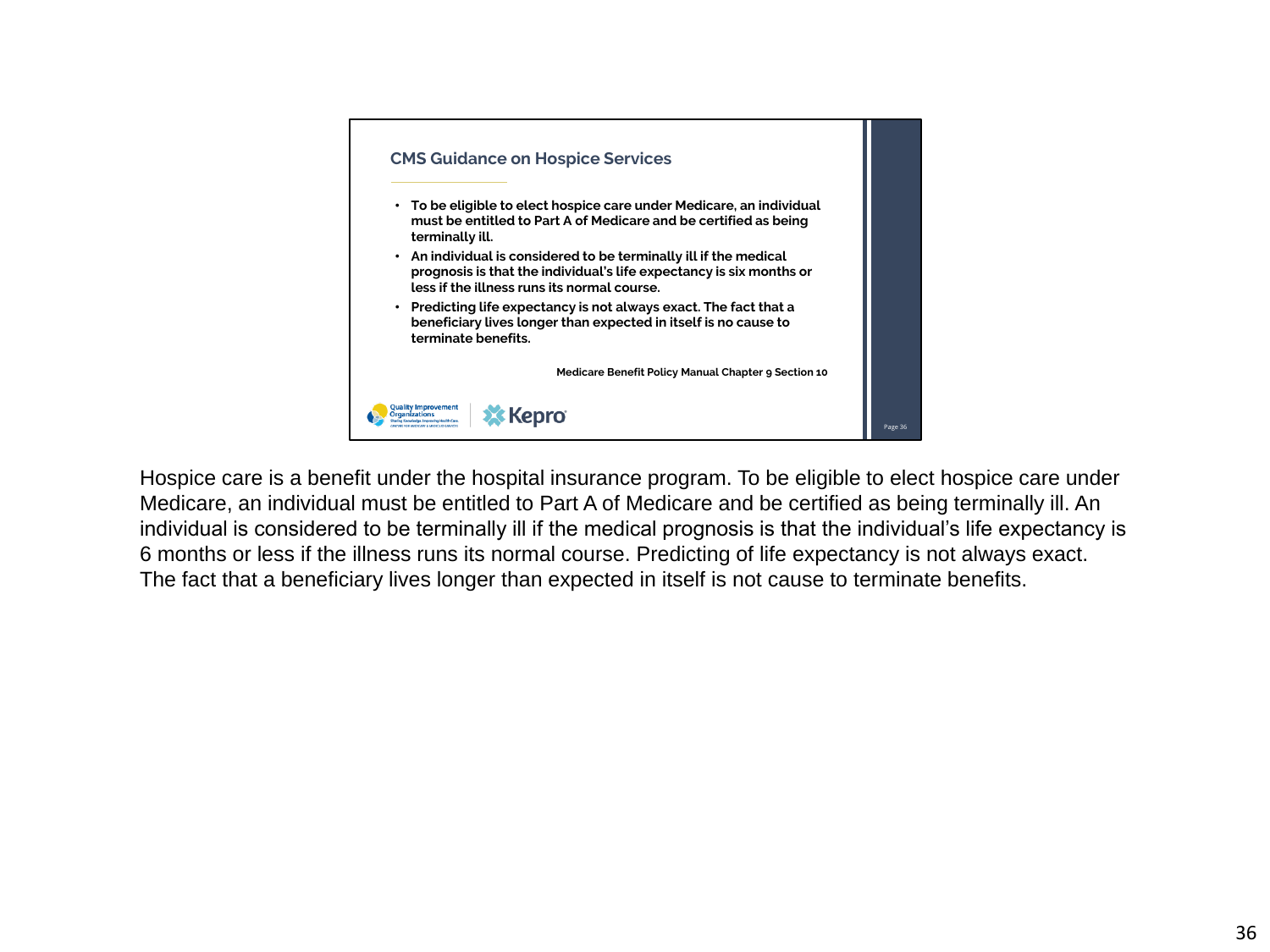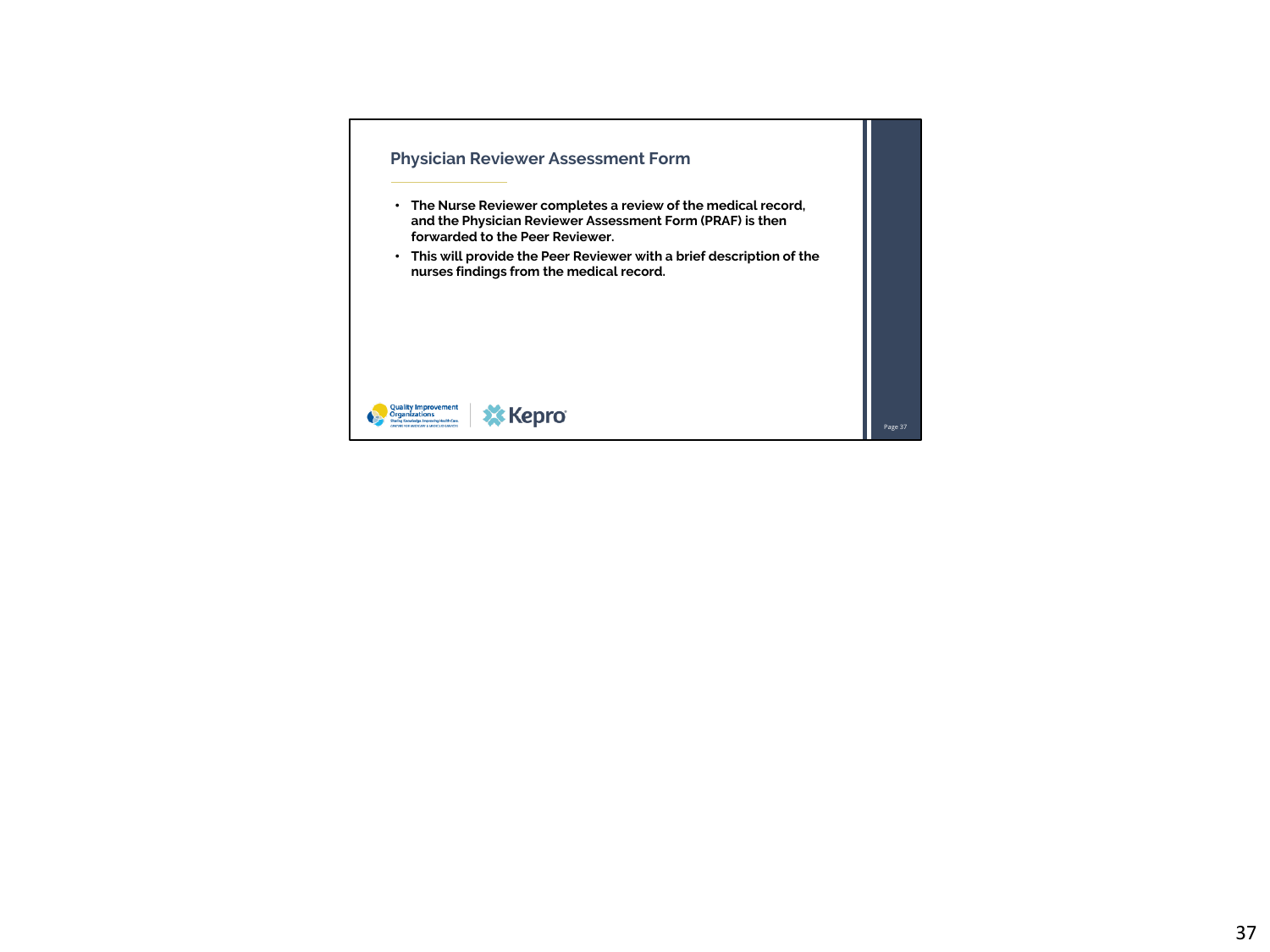### **Physician Reviewer Assessment Form**

- **The Peer Reviewer then reviews the medical record and completes the PRAF and provides his/her determination in the Reviewer Rationale portion. The Peer Reviewer must evaluate whether the criteria is met based on the facts of the case and directly link his/her decisions to elements contained in the evidence-based standard.**
- **The PRAF is then returned to the Nurse Reviewer, so the appeal can be completed.**



Page 38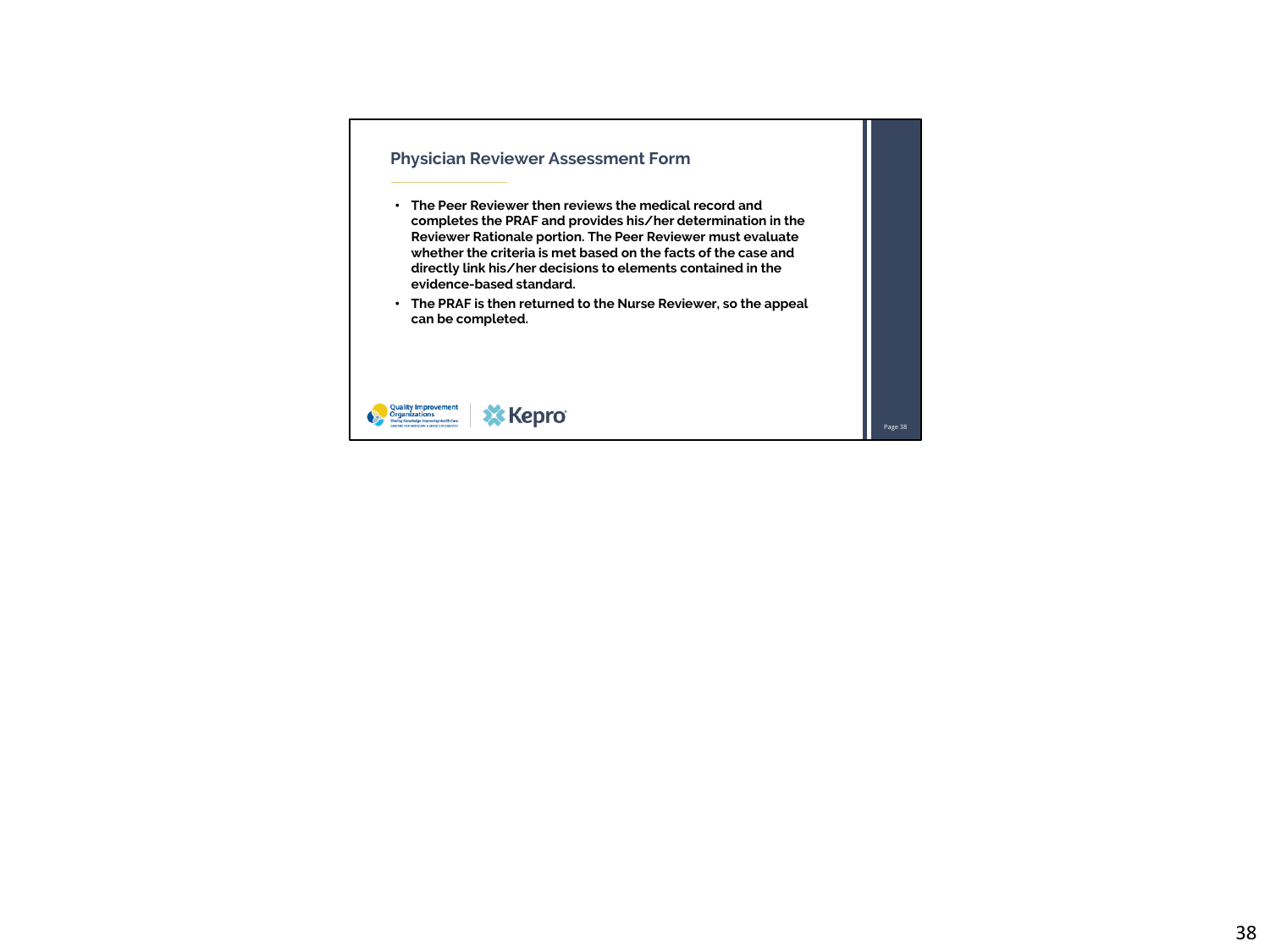# **Physician Reviewer Assessm**

- **Noted here are the dates of service and the case number.**
- **Below that are the nurse reviewer's notes from the medical record.**
- **Finally, the rationale for your conclusion concerning whether or not the beneficiary met or did not meet the criteria.**

**X** Kepro

Quality Improvement<br>Organizations

| <b>Away Area is</b><br>State(Chica)<br>Name: Amber Tankennies<br>Statut's Planet Standard, 7130                                     |  |                                                                                                                                                                                                                                                                                                                                                                                                           |                  |
|-------------------------------------------------------------------------------------------------------------------------------------|--|-----------------------------------------------------------------------------------------------------------------------------------------------------------------------------------------------------------------------------------------------------------------------------------------------------------------------------------------------------------------------------------------------------------|------------------|
|                                                                                                                                     |  |                                                                                                                                                                                                                                                                                                                                                                                                           | Assessi Tape: NE |
| Product Center: (211) 4.004 DO2 2013<br>Glain Rey: 35(85852 134.1)                                                                  |  |                                                                                                                                                                                                                                                                                                                                                                                                           |                  |
| Facility Name: General Medical Central<br>Dates of Sendor: 03/31/3516-04/06/2006<br>Appeal Type: Hospital Discharger                |  |                                                                                                                                                                                                                                                                                                                                                                                                           |                  |
| <b>State reviewer &amp; SMTH BS</b><br>2 Montght Rule 195<br>Admission data: 03/31/2018<br>Attending Physician Dr. Exeter Thankscon |  |                                                                                                                                                                                                                                                                                                                                                                                                           |                  |
| LOS ON/BAIDEGE<br>Is DENC attached? Fel                                                                                             |  |                                                                                                                                                                                                                                                                                                                                                                                                           |                  |
| hospital, also refusing augmal intervention.                                                                                        |  | Nans Emission Summary Prites multiple absorpes to her must with pain requiring reasons connection and refuses to be discharged from                                                                                                                                                                                                                                                                       |                  |
| Apr 48 y aistenaie 508 08/25/1867<br>Principle Dr. Hospital admission Multiple absonors and pain.                                   |  |                                                                                                                                                                                                                                                                                                                                                                                                           |                  |
| Hidit coracartistic, phecks (IN DAI), 47N, close agree, actions, MRSA.                                                              |  | Dans of last physicial progress ruins. DX/23/2018 Pt refuses to be shallwayed as she wants nationized for part-from absolutions; refuses to have                                                                                                                                                                                                                                                          |                  |
| shocking trained.                                                                                                                   |  |                                                                                                                                                                                                                                                                                                                                                                                                           |                  |
| dressing, an 209/032, moderns states, DAG: Harof BMAA                                                                               |  | Summary Carrent Status (NUSS/SUS) openwound from also box, wound draining percuarguinous Mesait milton and kivl gauze applied L.<br>Kank allocates CDI with directing A breast allocate with coart century drainage-felecal children and Asi gauge applied 1, breast allocates CDI with                                                                                                                   |                  |
| DC Plan. Wrighting SNF, to return harbo with hill with dealers lending to point.                                                    |  | Beneficiany/impelsenative/storeed detectivity) (vid) ting is strain this (27.09 hans and 00:00 most 10-50 finites can bushed to                                                                                                                                                                                                                                                                           |                  |
|                                                                                                                                     |  | BECAUSE SHE HAD IT ONCE AND THEY WOULD UNE TO SEND HER FORME WITH NO FAIN MEDI ROOM 4337-2                                                                                                                                                                                                                                                                                                                |                  |
| arden for dely insula injections.<br>Physician Reniewer Rationalic:                                                                 |  | Notes additional to curemany PresentationHallywith chemparis, ratial Ns, and alterations, entiretated had a book plus paid of +700 on hume<br>glucenese: Domoseol's Wheeler Ford her care. DG closurability and hispanic is negative. Of 10-60%. Larg is ney hedrogo group clear. Has                                                                                                                     |                  |
|                                                                                                                                     |  | I porea sittitle naticó for discharde. The patient does not confinante mesting attent hongital criteria. The patient was admitted<br>with multiple abscenes and pain Ongoing inpotent saciatic therapy is not indicated. The patient does not have any state medical<br>If the basic reflects me to any attent the significant attention and the publicated in the political control of control of cases. |                  |
| Physiclana please salect ONE of the following statements:                                                                           |  |                                                                                                                                                                                                                                                                                                                                                                                                           |                  |
| Agree with Notice<br>Disagner with Notice                                                                                           |  |                                                                                                                                                                                                                                                                                                                                                                                                           |                  |
| If any qualify concerts, please note have                                                                                           |  |                                                                                                                                                                                                                                                                                                                                                                                                           |                  |
|                                                                                                                                     |  |                                                                                                                                                                                                                                                                                                                                                                                                           |                  |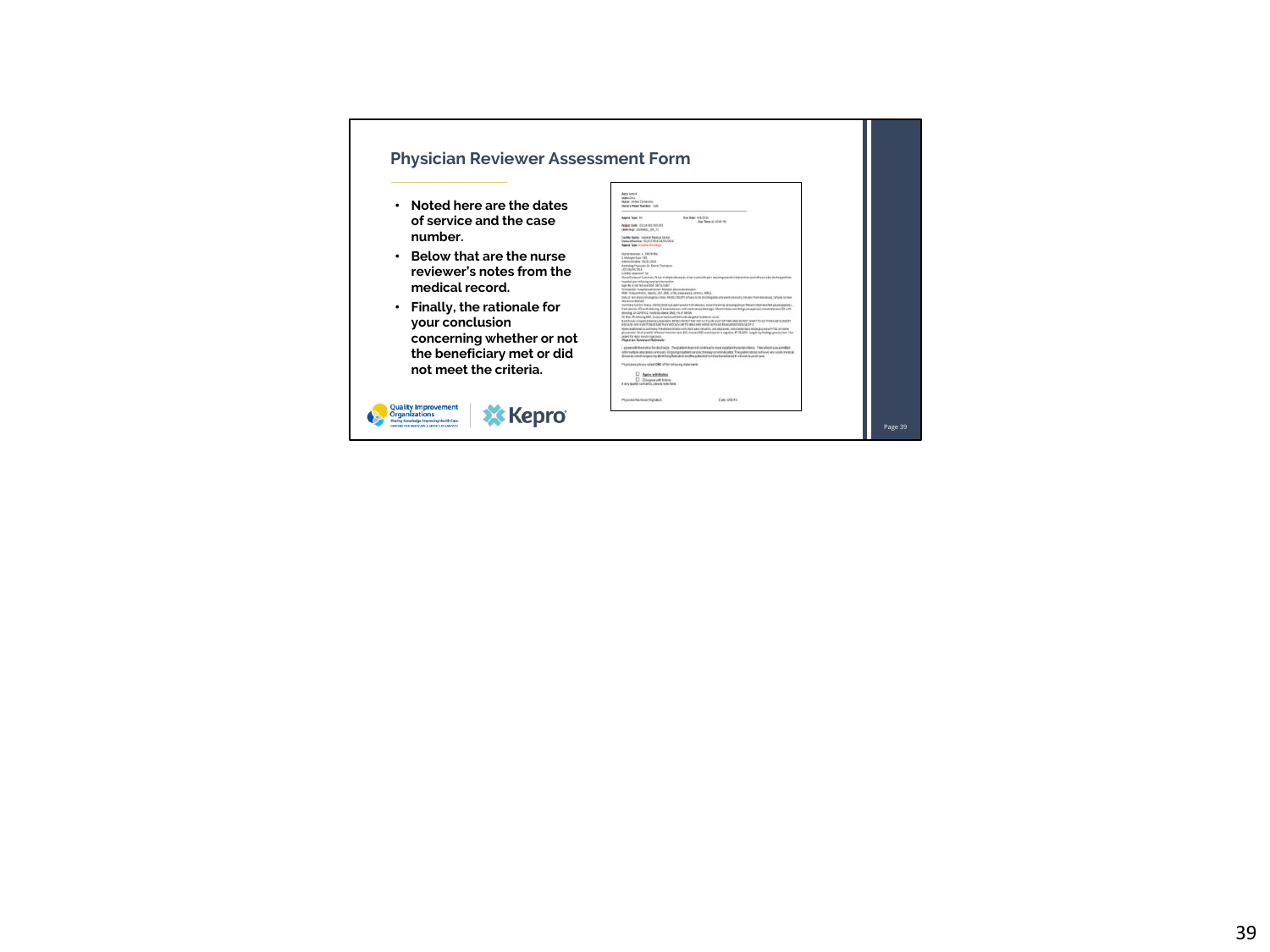#### **References**

- **Medicare Benefit Policy Manual – Chapter 1: Inpatient Services Covered Under Part A**
- **Medicare Benefit Policy Manual – Chapter 7: Home Health Services**
- **Medicare Benefit Policy Manual – Chapter 8: Coverage of Extended Care (SNF) Services**

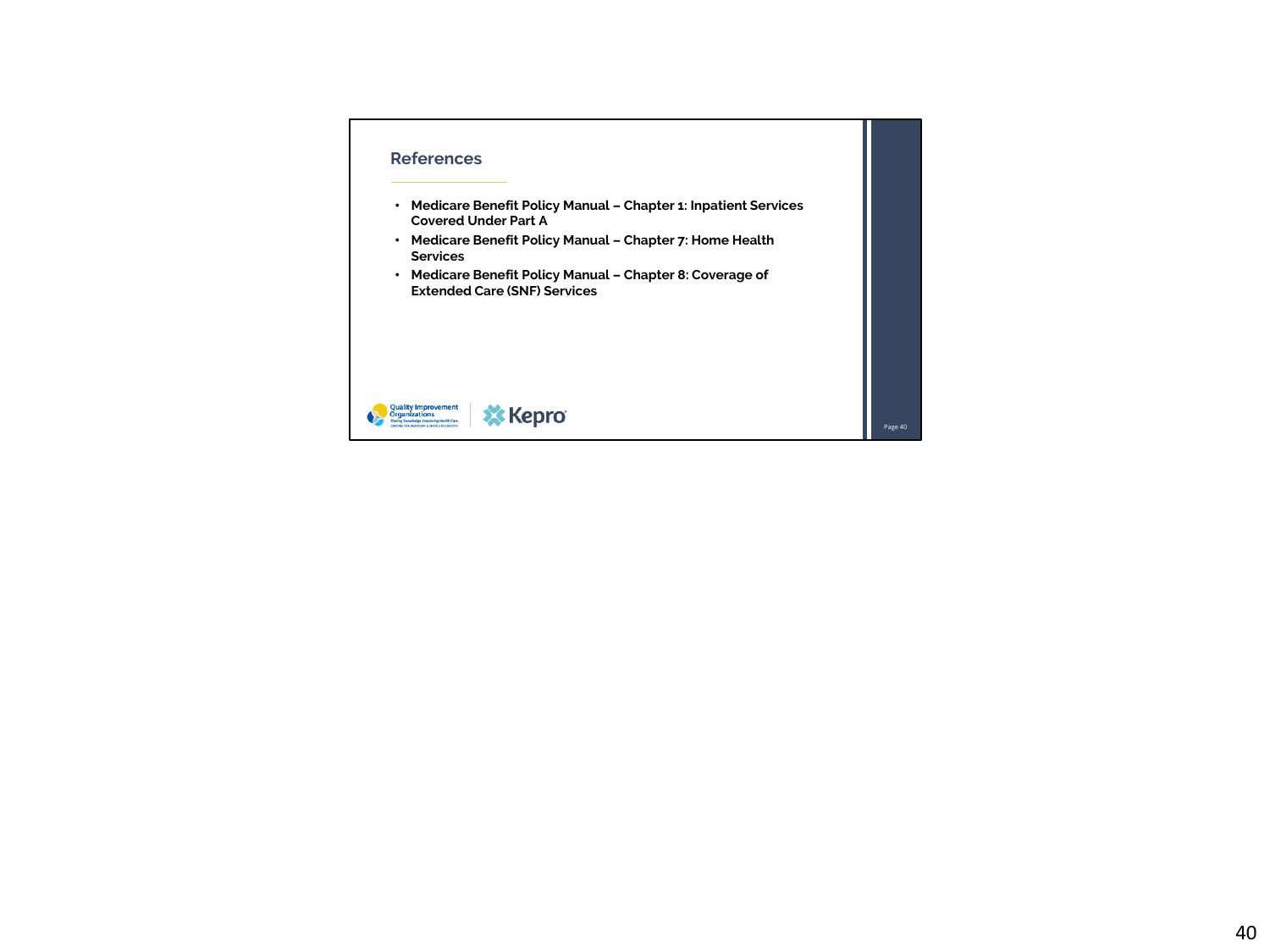